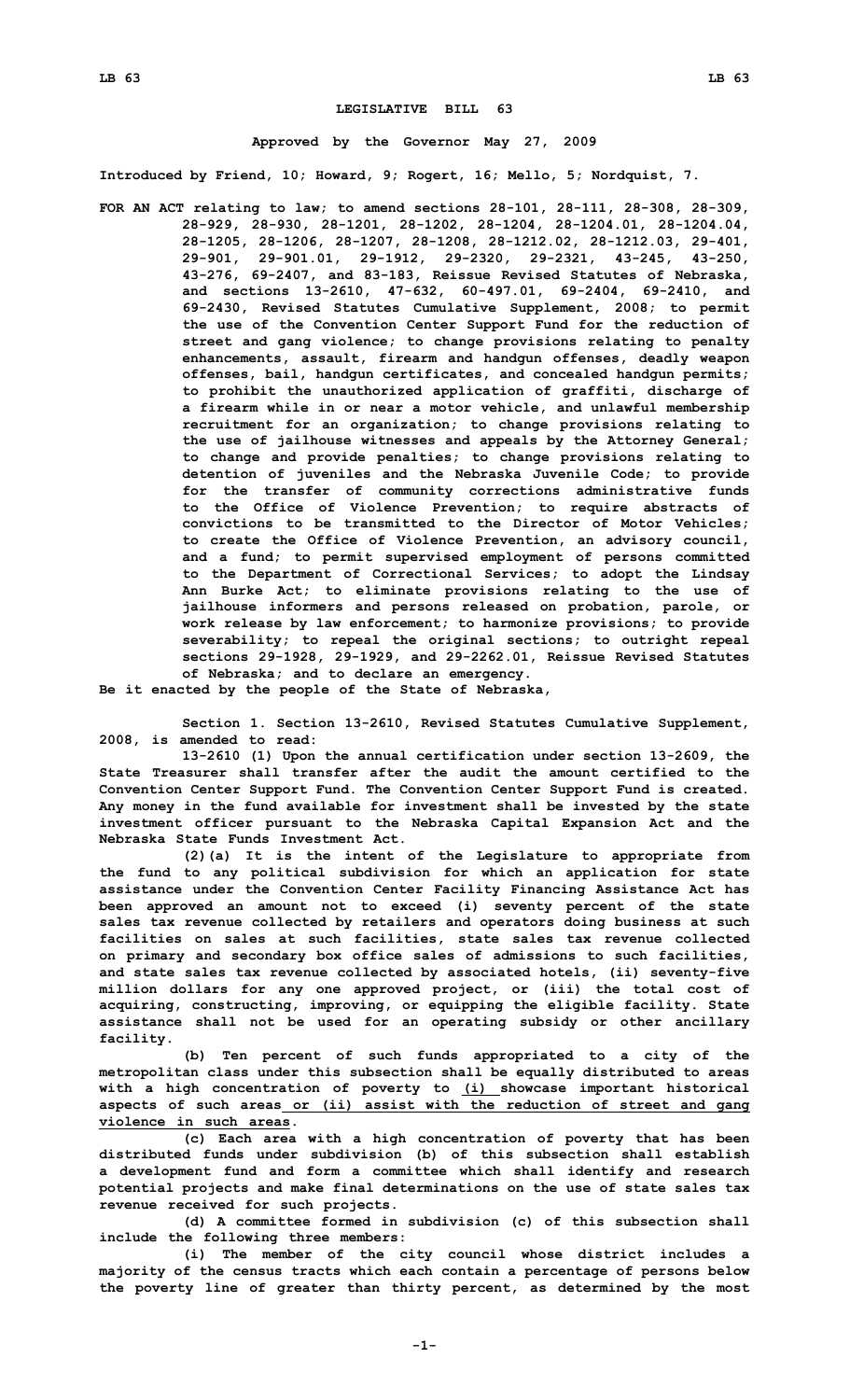**recent federal decennial census, within the area with <sup>a</sup> high concentration of poverty;**

**(ii) The commissioner of the county whose district includes <sup>a</sup> majority of the census tracts which each contain <sup>a</sup> percentage of persons below the poverty line of greater than thirty percent, as determined by the most recent federal decennial census, within the area with <sup>a</sup> high concentration of poverty; and**

**(iii) <sup>A</sup> resident of the area with <sup>a</sup> high concentration of poverty, appointed by the other two members of the committee.**

**(e) A committee formed in subdivision (c) of this subsection shall solicit project ideas from the public and shall hold <sup>a</sup> public hearing in the area with <sup>a</sup> high concentration of poverty. Notice of <sup>a</sup> proposed hearing shall be provided in accordance with the procedures for notice of <sup>a</sup> public hearing pursuant to section 18-2115. The committee shall research potential projects in its area and make the final determination regarding the annual distribution of funding to such projects.**

**(f) For purposes of this subsection, an area with <sup>a</sup> high concentration of poverty means an area within the corporate limits of <sup>a</sup> city of the metropolitan class consisting of one or more contiguous census tracts, as determined by the most recent federal decennial census, which contain <sup>a</sup> percentage of persons below the poverty line of greater than thirty percent, and all census tracts contiguous to such tract or tracts, as determined by the most recent federal decennial census.**

**(3) State assistance to the political subdivision shall no longer be available upon the retirement of the bonds issued to acquire, construct, improve, or equip the facility or any subsequent bonds that refunded the original issue or when state assistance reaches the amount determined under subdivision (2)(a) of this section, whichever comes first.**

**(4) The remaining thirty percent of state sales tax revenue collected by retailers and operators doing business at such facilities on sales at such facilities, state sales tax revenue collected on primary and secondary box office sales of admissions to such facilities, and state sales tax revenue collected by associated hotels, shall be appropriated by the Legislature to the Local Civic, Cultural, and Convention Center Financing Fund.**

**(5) Any municipality that has applied for and received <sup>a</sup> grant of assistance under the Local Civic, Cultural, and Convention Center Financing Act may not receive state assistance under the Convention Center Facility Financing Assistance Act.**

**Sec. 2. Section 28-101, Reissue Revised Statutes of Nebraska, is amended to read:**

**28-101 Sections 28-101 to 28-1350 and sections 6, 20, and 21 of this act shall be known and may be cited as the Nebraska Criminal Code.**

**Sec. 3. Section 28-111, Reissue Revised Statutes of Nebraska, is amended to read:**

**28-111 Any person who commits one or more of the following criminal offenses against <sup>a</sup> person or <sup>a</sup> person's property because of the person's race, color, religion, ancestry, national origin, gender, sexual orientation, age, or disability or because of the person's association with <sup>a</sup> person of <sup>a</sup> certain race, color, religion, ancestry, national origin, gender, sexual orientation, age, or disability shall be punished by the imposition of the next higher penalty classification than the penalty classification prescribed for the criminal offense, unless such criminal offense is already punishable as <sup>a</sup> Class IB felony or higher classification: Manslaughter, section 28-305; assault in the first degree, section 28-308; assault in the second degree, section 28-309; assault in the third degree, section 28-310; terroristic threats, section 28-311.01; stalking, section 28-311.03; kidnapping, section 28-313; false imprisonment in the first degree, section 28-314; false imprisonment in the second degree, section 28-315; sexual assault in the first degree, section 28-319; sexual assault in the second or third degree, section 28-320; sexual assault of <sup>a</sup> child, sections 28-319.01 and 28-320.01; arson in the first degree, section 28-502; arson in the second degree, section 28-503; arson in the third degree, section 28-504; criminal mischief, section 28-519; unauthorized application of graffiti, section 6 of this act; criminal trespass in the first degree, section 28-520; or criminal trespass in the second degree, section 28-521.**

**Sec. 4. Section 28-308, Reissue Revised Statutes of Nebraska, is amended to read:**

**28-308 (1) <sup>A</sup> person commits the offense of assault in the first degree if he or she intentionally or knowingly causes serious bodily injury to another person.**

**(2) Assault in the first degree shall be <sup>a</sup> Class III II felony.**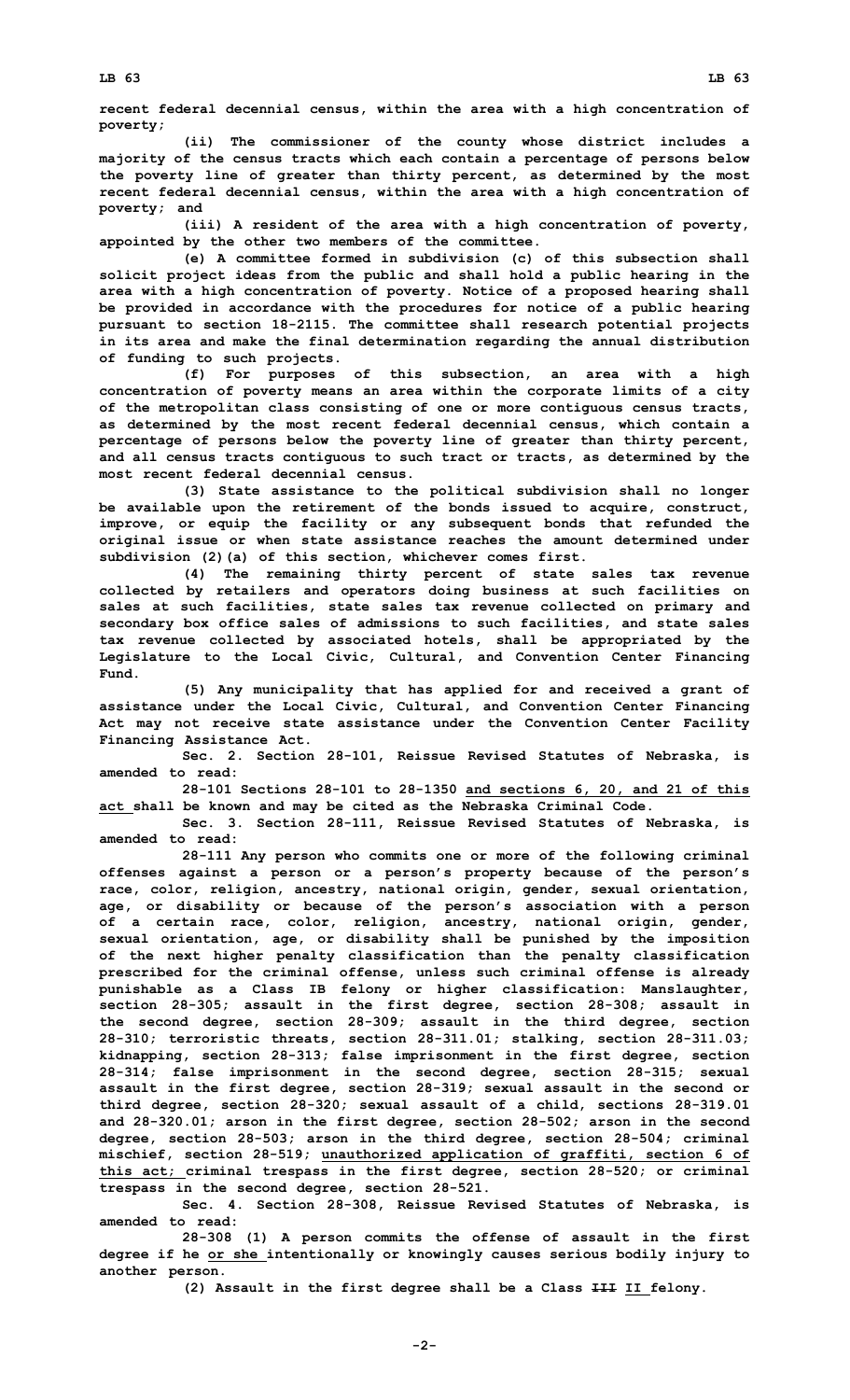**28-309 (1) <sup>A</sup> person commits the offense of assault in the second degree if he or she:**

**(a) Intentionally or knowingly causes bodily injury to another person with <sup>a</sup> dangerous instrument;**

**(b) Recklessly causes serious bodily injury to another person with <sup>a</sup> dangerous instrument; or**

**(c) While during confinement or in legal custody of the Department of Correctional Services or in any county jail, unlawfully strikes or wounds another.**

**(2) Assault in the second degree shall be <sup>a</sup> Class IIIA III felony.**

**Sec. 6. (1) Any person who knowingly and intentionally applies graffiti of any type on any building, public or private, or any other tangible property owned by any person, firm, or corporation or any public entity or instrumentality, without the express permission of the owner or operator of the property, commits the offense of unauthorized application of graffiti.**

**(2) Unauthorized application of graffiti is <sup>a</sup> Class III misdemeanor for <sup>a</sup> first offense and <sup>a</sup> Class IV felony for <sup>a</sup> second or subsequent offense.**

**(3) Upon conviction of an offense under this section, the court may, in addition to any other punishment imposed, order the defendant to clean up, repair, or replace the damaged property, keep the defaced property or another specified property in the community free of graffiti or other inscribed materials for up to one year, or order <sup>a</sup> combination of restitution and labor.**

**(4) Upon conviction of an offense under this section, the court may, in addition to any other punishment imposed, order the defendant to undergo counseling.**

**(5) Upon conviction of an offense under this section, the court may, in addition to any other punishment imposed, order the suspension of the defendant's motor vehicle operator's license for up to one year. A copy of an abstract of the court's conviction, including an adjudication of <sup>a</sup> juvenile, shall be transmitted to the director pursuant to sections 60-497.01 to 60-497.04.**

**(6) For purposes of this section, graffiti means any letter, word, name, number, symbol, slogan, message, drawing, picture, writing, or other mark of any kind visible to the public that is drawn, painted, chiseled, scratched, or etched on <sup>a</sup> rock, tree, wall, bridge, fence, gate, building, or other structure. Graffiti does not include advertising or any other letter, word, name, number, symbol, slogan, message, drawing, picture, writing, or other mark of any kind lawfully placed on property by an owner of the property, <sup>a</sup> tenant of the property, or an authorized agent for such owner or tenant.**

**Sec. 7. Section 28-929, Reissue Revised Statutes of Nebraska, is amended to read:**

**28-929 (1) <sup>A</sup> person commits the offense of assault on an officer in the first degree if he or she intentionally or knowingly causes serious bodily injury to <sup>a</sup> peace officer, <sup>a</sup> probation officer, or an employee of the Department of Correctional Services while such officer or employee is engaged in the performance of his or her official duties.**

**(2) Assault on an officer in the first degree shall be <sup>a</sup> Class II ID felony.**

**Sec. 8. Section 28-930, Reissue Revised Statutes of Nebraska, is amended to read:**

**28-930 (1) <sup>A</sup> person commits the offense of assault on an officer in the second degree if he or she:**

**(a) Intentionally or knowingly causes bodily injury with <sup>a</sup> dangerous instrument to <sup>a</sup> peace officer, <sup>a</sup> probation officer, or an employee of the Department of Correctional Services while such officer or employee is engaged in the performance of his or her official duties; or**

**(b) Recklessly causes bodily injury with <sup>a</sup> dangerous instrument to <sup>a</sup> peace officer, <sup>a</sup> probation officer, or an employee of the Department of Correctional Services while such officer or employee is engaged in the performance of his or her official duties.**

**(2) Assault on an officer in the second degree shall be <sup>a</sup> Class III II felony.**

**Sec. 9. Section 28-1201, Reissue Revised Statutes of Nebraska, is amended to read:**

**28-1201 For purposes of sections 28-1201 to 28-1212, 28-1212.03 and section 20 of this act, unless the context otherwise requires:**

**(1) Firearm shall mean means any weapon which is designed to or may readily be converted to expel any projectile by the action of an explosive or frame or receiver of any such weapon;**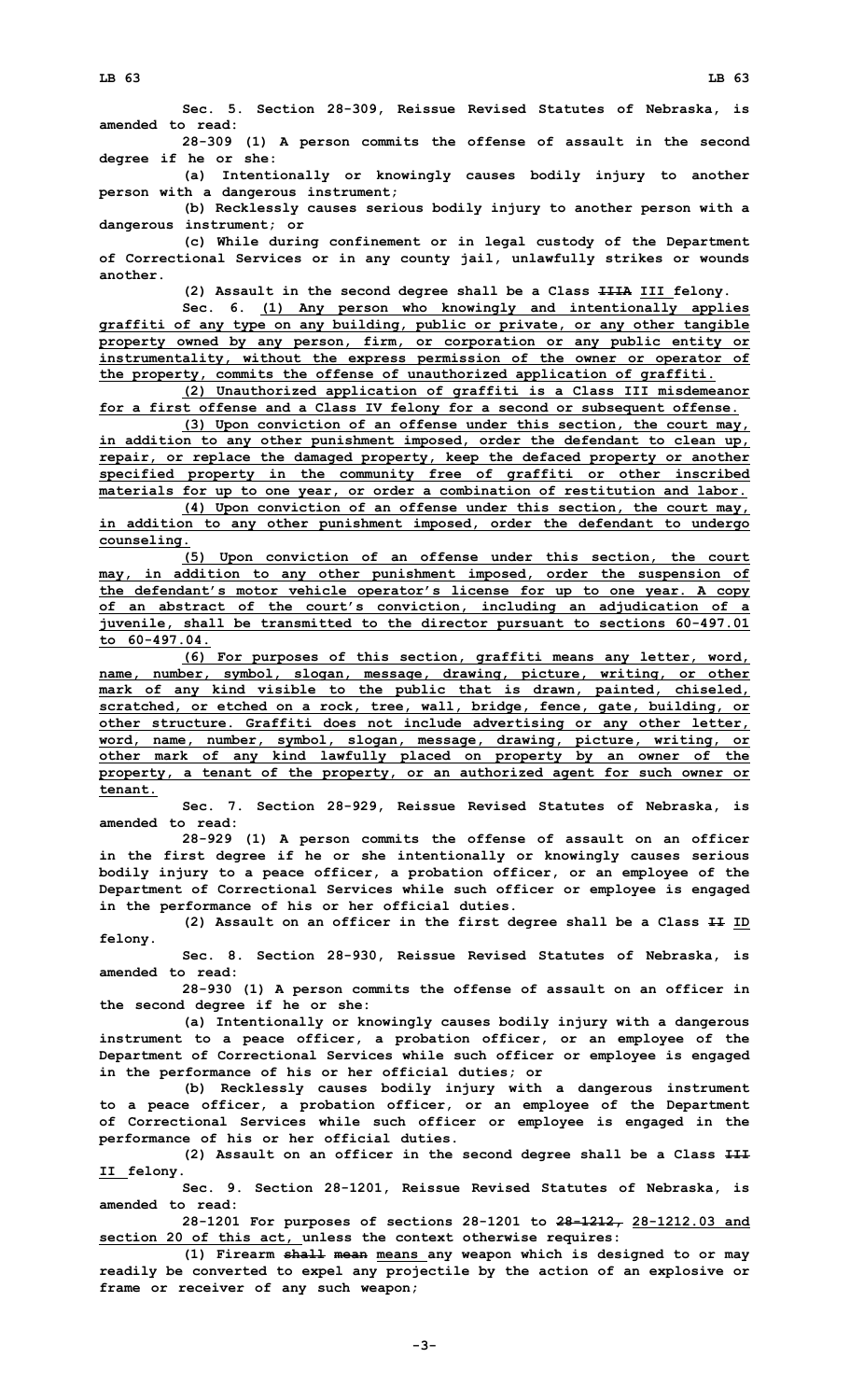**(2) Fugitive from justice shall mean means any person who has fled or is fleeing from any peace officer to avoid prosecution or incarceration for <sup>a</sup> felony;**

**(3) Handgun means any firearm with <sup>a</sup> barrel less than sixteen inches in length or any firearm designed to be held and fired by the use of <sup>a</sup> single hand;**

**(3) (4) Juvenile shall mean means any person under the age of eighteen years;**

**(4) (5) Knife shall mean means any dagger, dirk, knife, or stiletto with <sup>a</sup> blade over three and one-half inches in length or any other dangerous instrument capable of inflicting cutting, stabbing, or tearing wounds;**

**(5) (6) Knuckles and brass or iron knuckles shall mean means any instrument that consists of finger rings or guards made of <sup>a</sup> hard substance and that is designed, made, or adapted for the purpose of inflicting serious bodily injury or death by striking <sup>a</sup> person with <sup>a</sup> fist enclosed in the knuckles;**

**(6) (7) Machine gun shall mean means any firearm, whatever its size and usual designation, that shoots automatically more than one shot, without manual reloading, by <sup>a</sup> single function of the trigger;**

**(7) (8) Short rifle shall mean means <sup>a</sup> rifle having <sup>a</sup> barrel less than sixteen inches long or an overall length of less than twenty-six inches; and**

**(8) (9) Short shotgun shall mean means <sup>a</sup> shotgun having <sup>a</sup> barrel or barrels less than eighteen inches long or an overall length of less than twenty-six inches.**

**Sec. 10. Section 28-1202, Reissue Revised Statutes of Nebraska, is amended to read:**

**28-1202 (1)(a) Except as otherwise provided in this section, any person who carries <sup>a</sup> weapon or weapons concealed on or about his or her person, such as <sup>a</sup> revolver, pistol, bowie knife, dirk or knife with <sup>a</sup> dirk blade attachment, handgun, <sup>a</sup> knife, brass or iron knuckles, or any other deadly weapon, commits the offense of carrying <sup>a</sup> concealed weapon.**

**(b) It is an affirmative defense that the defendant was engaged in any lawful business, calling, or employment at the time he or she was carrying any weapon or weapons and the circumstances in which such person was placed at the time were such as to justify <sup>a</sup> prudent person in carrying the weapon or weapons for the defense of his or her person, property, or family.**

**(2) This section does not apply to <sup>a</sup> person who is the holder of <sup>a</sup> valid permit issued under the Concealed Handgun Permit Act if the concealed weapon the defendant is carrying is <sup>a</sup> handgun. as defined in section 69-2429.**

**(3) Carrying <sup>a</sup> concealed weapon is <sup>a</sup> Class <sup>I</sup> misdemeanor.**

**(4) In the case of <sup>a</sup> second or subsequent conviction under this section, carrying <sup>a</sup> concealed weapon is <sup>a</sup> Class IV felony.**

**Sec. 11. Section 28-1204, Reissue Revised Statutes of Nebraska, is amended to read:**

**28-1204 (1) Any person under the age of eighteen years who possesses <sup>a</sup> pistol, revolver, or any other form of short-barreled hand firearm handgun commits the offense of unlawful possession of <sup>a</sup> revolver. handgun.**

**(2) The provisions of this This section shall does not apply to the issuance of such firearms handguns to members of the armed forces of the United States, active or reserve, National Guard of this state, or Reserve Officers Training Corps, when on duty or training, or to the temporary loan of pistols, revolvers, or any other form of short-barreled firearms handguns for instruction under the immediate supervision of <sup>a</sup> parent or guardian or adult instructor.**

**(3) Unlawful possession of <sup>a</sup> revolver handgun is <sup>a</sup> Class III <sup>I</sup> misdemeanor.**

**Sec. 12. Section 28-1204.01, Reissue Revised Statutes of Nebraska, is amended to read:**

**28-1204.01 (1) Any person who knowingly and intentionally does or attempts to sell, provide, loan, deliver, or in any other way transfer the possession of <sup>a</sup> firearm to <sup>a</sup> juvenile commits the offense of unlawful transfer of <sup>a</sup> firearm to <sup>a</sup> juvenile. The county attorney shall have <sup>a</sup> copy of the petition served upon the owner of the firearm, if known, in person or by registered or certified mail at his or her last-known address.**

**(2) This section shall does not apply to the transfer of <sup>a</sup> firearm, other than the types specified in section 28-1204 <sup>a</sup> handgun, to <sup>a</sup> juvenile:**

**(a) From <sup>a</sup> person related to such juvenile within the second degree of consanguinity or affinity if the transfer of physical possession of such firearm does not occur until such time as express permission has been obtained from the juvenile's parent or guardian;**

**(b) For <sup>a</sup> legitimate and lawful sporting purpose; or**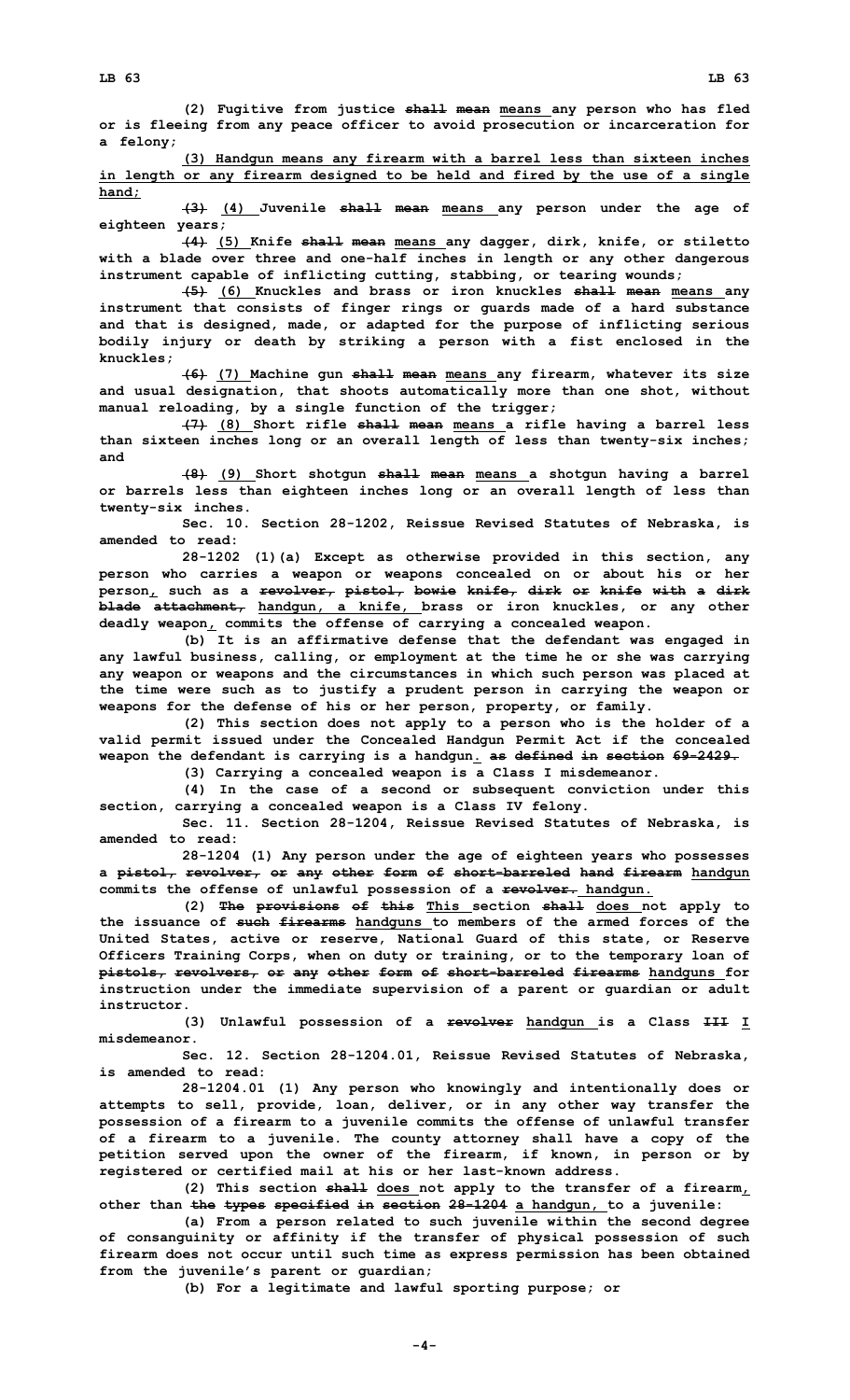**(3) This section shall apply applies to the transfer of any firearm described in section 28-1204, <sup>a</sup> handgun except as specifically provided in subsection (2) of section 28-1204.**

**(4) Unlawful transfer of <sup>a</sup> firearm to <sup>a</sup> juvenile is <sup>a</sup> Class IV III felony.**

**Sec. 13. Section 28-1204.04, Reissue Revised Statutes of Nebraska, is amended to read:**

**28-1204.04 (1) Any person who possesses <sup>a</sup> firearm in <sup>a</sup> school, on school grounds, in <sup>a</sup> school-owned vehicle, or at <sup>a</sup> school-sponsored activity or athletic event shall be guilty of the offense of unlawful possession of <sup>a</sup> firearm on school grounds. Unlawful possession of <sup>a</sup> firearm on school grounds is <sup>a</sup> Class II misdemeanor. IV felony. This subsection shall not apply to (a) the issuance of firearms to or possession by members of the armed forces of the United States, active or reserve, National Guard of this state, or Reserve Officers Training Corps or peace officers or other duly authorized law enforcement officers when on duty or training, (b) firearms which may lawfully be possessed by the person receiving instruction, for instruction under the immediate supervision of an adult instructor, or (c) firearms contained within <sup>a</sup> private vehicle operated by <sup>a</sup> nonstudent adult which are not loaded and (i) are encased or (ii) are in <sup>a</sup> locked firearm rack that is on <sup>a</sup> motor vehicle. For purposes of this subsection, encased shall mean enclosed in <sup>a</sup> case that is expressly made for the purpose of containing <sup>a</sup> firearm and that is completely zipped, snapped, buckled, tied, or otherwise fastened with no part of the firearm exposed.**

**(2) Any firearm possessed in violation of subsection (1) of this section in <sup>a</sup> school, on school grounds, in <sup>a</sup> school-owned vehicle, or at <sup>a</sup> school-sponsored activity or athletic event shall be confiscated without warrant by <sup>a</sup> peace officer or may be confiscated without warrant by school administrative or teaching personnel. Any firearm confiscated by school administrative or teaching personnel shall be delivered to <sup>a</sup> peace officer as soon as practicable.**

**(3) Any firearm confiscated by or given to <sup>a</sup> peace officer pursuant to subsection (2) of this section shall be declared <sup>a</sup> common nuisance and shall be held by the peace officer prior to his or her delivery of the firearm to the property division of the law enforcement agency which employs the peace officer. The property division of such law enforcement agency shall hold such firearm for as long as the firearm is needed as evidence. After the firearm is no longer needed as evidence, it shall be destroyed in such manner as the court may direct.**

**(4) Whenever <sup>a</sup> firearm is confiscated and held pursuant to this section or section 28-1204.02, the peace officer who received such firearm shall cause to be filed within ten days after the confiscation <sup>a</sup> petition for destruction of such firearm. The petition shall be filed in the district court of the county in which the confiscation is made. The petition shall describe the firearm held, state the name of the owner, if known, allege the essential elements of the violation which caused the confiscation, and conclude with <sup>a</sup> prayer for disposition and destruction in such manner as the court may direct. At any time after the confiscation of the firearm and prior to court disposition, the owner of the firearm seized may petition the district court of the county in which the confiscation was made for possession of the firearm. The court shall release the firearm to such owner only if the claim of ownership can reasonably be shown to be true and either (a) the owner of the firearm can show that the firearm was taken from his or her property or place of business unlawfully or without the knowledge and consent of the owner and that such property or place of business is different from that of the person from whom the firearm was confiscated or (b) the owner of the firearm is acquitted of the charge of unlawful possession of <sup>a</sup> revolver handgun in violation of section 28-1204, unlawful transfer of <sup>a</sup> firearm to <sup>a</sup> juvenile, or unlawful possession of <sup>a</sup> firearm on school grounds. No firearm having significant antique value or historical significance as determined by the Nebraska State Historical Society shall be destroyed. If <sup>a</sup> firearm has significant antique value or historical significance, it shall be sold at auction and the proceeds deposited in the permanent school fund. shall be remitted to the State Treasurer for distribution in accordance with Article VII, section 5, of the Constitution of Nebraska.**

**Sec. 14. Section 28-1205, Reissue Revised Statutes of Nebraska, is amended to read:**

**28-1205 (1) (1)(a) Any person who uses <sup>a</sup> firearm, <sup>a</sup> knife, brass or iron knuckles, or any other deadly weapon to commit any felony which may be prosecuted in <sup>a</sup> court of this state or who unlawfully possesses <sup>a</sup>**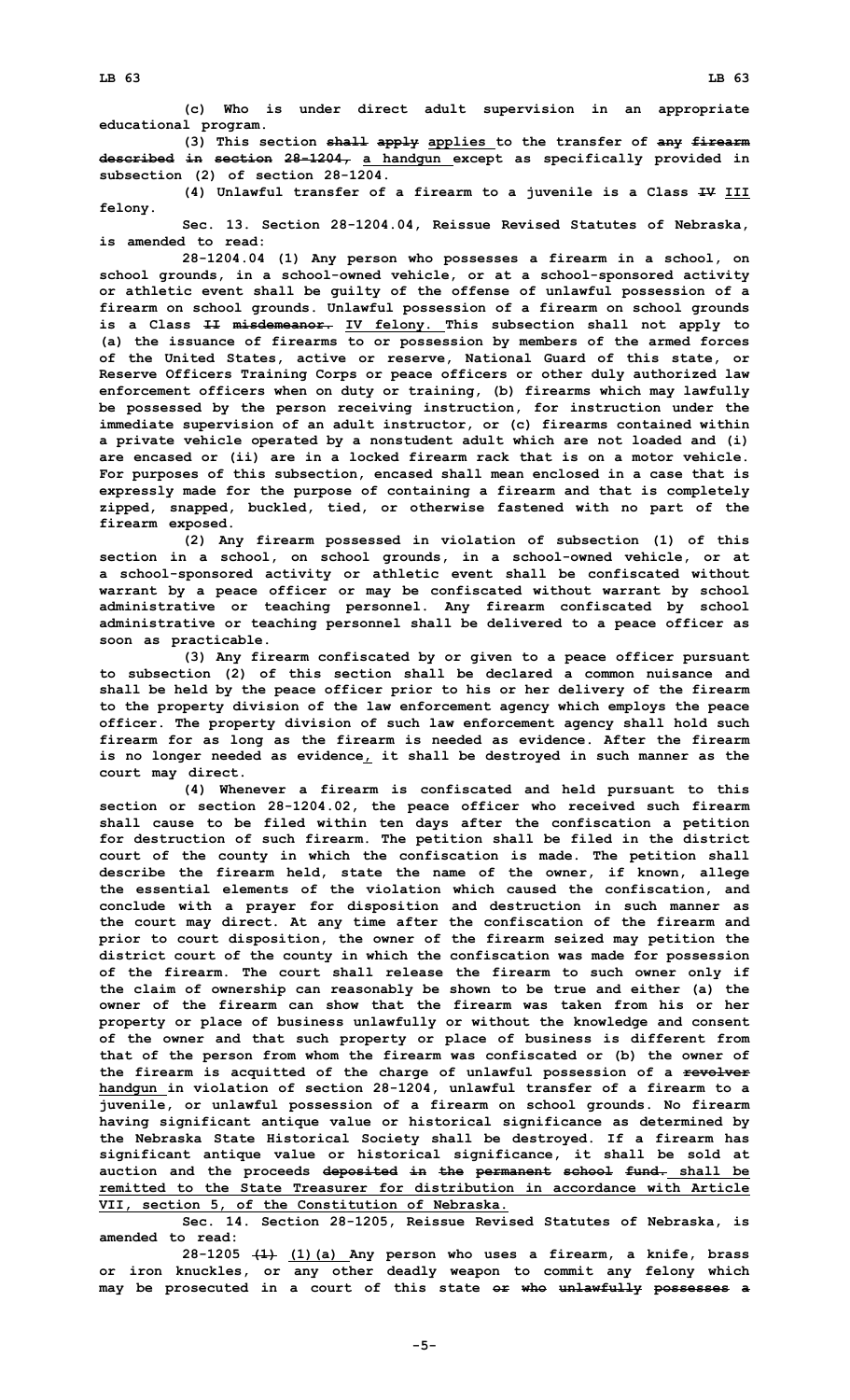**(2)(a) (b) Use of <sup>a</sup> deadly weapon, other than <sup>a</sup> firearm, to commit <sup>a</sup> felony is <sup>a</sup> Class III II felony.**

**(b) (c) Use of <sup>a</sup> deadly weapon, which is <sup>a</sup> firearm, to commit <sup>a</sup> felony is <sup>a</sup> Class II IC felony.**

**(2)(a) Any person who possesses <sup>a</sup> firearm, <sup>a</sup> knife, brass or iron knuckles, or <sup>a</sup> destructive device during the commission of any felony which may be prosecuted in <sup>a</sup> court of this state commits the offense of possession of <sup>a</sup> deadly weapon during the commission of <sup>a</sup> felony.**

**(b) Possession of <sup>a</sup> deadly weapon, other than <sup>a</sup> firearm, during the commission of <sup>a</sup> felony is <sup>a</sup> Class III felony.**

**(c) Possession of <sup>a</sup> deadly weapon, which is <sup>a</sup> firearm, during the commission of <sup>a</sup> felony is <sup>a</sup> Class II felony.**

**(3) The crimes defined in this section shall be treated as separate and distinct offenses from the felony being committed, and sentences imposed under this section shall be consecutive to any other sentence imposed.**

**(4) Possession of <sup>a</sup> deadly weapon may be proved through evidence demonstrating either actual or constructive possession of <sup>a</sup> firearm, <sup>a</sup> knife, brass or iron knuckles, or <sup>a</sup> destructive device during, immediately prior to, or immediately after the commission of <sup>a</sup> felony.**

**(5) For purposes of this section:**

**(a) Destructive device has the same meaning as in section 28-1213; and**

**(b) Use of <sup>a</sup> deadly weapon includes the discharge, employment, or visible display of any part of <sup>a</sup> firearm, <sup>a</sup> knife, brass or iron knuckles, any other deadly weapon, or <sup>a</sup> destructive device during, immediately prior to, or immediately after the commission of <sup>a</sup> felony or communication to another indicating the presence of <sup>a</sup> firearm, <sup>a</sup> knife, brass or iron knuckles, any other deadly weapon, or <sup>a</sup> destructive device during, immediately prior to, or immediately after the commission of <sup>a</sup> felony, regardless of whether such firearm, knife, brass or iron knuckles, deadly weapon, or destructive device was discharged, actively employed, or displayed.**

**Sec. 15. Section 28-1206, Reissue Revised Statutes of Nebraska, is amended to read:**

**28-1206 (1) (1)(a) Any person who possesses any <sup>a</sup> firearm, <sup>a</sup> knife, or brass or iron knuckles and who has previously been convicted of <sup>a</sup> felony, or who is <sup>a</sup> fugitive from justice, or who is the subject of <sup>a</sup> current and validly issued domestic violence protection order and is knowingly violating such order, or (b) any person who possesses any firearm or brass or iron knuckles and who has been convicted within the past seven years of <sup>a</sup> misdemeanor crime of domestic violence, commits the offense of possession of <sup>a</sup> deadly weapon by <sup>a</sup> felon or <sup>a</sup> fugitive from justice. prohibited person.**

**(2) Such The felony conviction may have been had in any court in the United States, the several states, territories, or possessions, or the District of Columbia.**

**(3)(a) Possession of <sup>a</sup> deadly weapon other than <sup>a</sup> firearm by <sup>a</sup> felon or <sup>a</sup> fugitive from justice is <sup>a</sup> Class IV which is not <sup>a</sup> firearm by <sup>a</sup> prohibited person is <sup>a</sup> Class III felony.**

**(b) Possession of <sup>a</sup> deadly weapon which is <sup>a</sup> firearm by <sup>a</sup> felon or <sup>a</sup> fugitive from justice is <sup>a</sup> Class III prohibited person is <sup>a</sup> Class ID felony for <sup>a</sup> first offense and <sup>a</sup> Class IB felony for <sup>a</sup> second or subsequent offense.**

**(4)(a)(i) For purposes of this section, misdemeanor crime of domestic violence means:**

**(A)(I) A crime that is classified as <sup>a</sup> misdemeanor under the laws of the United States or the District of Columbia or the laws of any state, territory, possession, or tribe;**

**(II) <sup>A</sup> crime that has, as an element, the use or attempted use of physical force or the threatened use of <sup>a</sup> deadly weapon; and**

**(III) <sup>A</sup> crime that is committed by another against his or her spouse, his or her former spouse, <sup>a</sup> person with whom he or she has <sup>a</sup> child in common whether or not they have been married or lived together at any time, or <sup>a</sup> person with whom he or she is or was involved in <sup>a</sup> dating relationship as defined in section 28-323; or**

**(B)(I) Assault in the third degree under section 28-310, stalking under subsection (1) of section 28-311.04, false imprisonment in the second degree under section 28-315, or first offense domestic assault in the third degree under subsection (1) of section 28-323 or any attempt or conspiracy to commit one of these offenses; and**

**(II) The crime is committed by another against his or her spouse, his or her former spouse, <sup>a</sup> person with whom he or she has <sup>a</sup> child in common**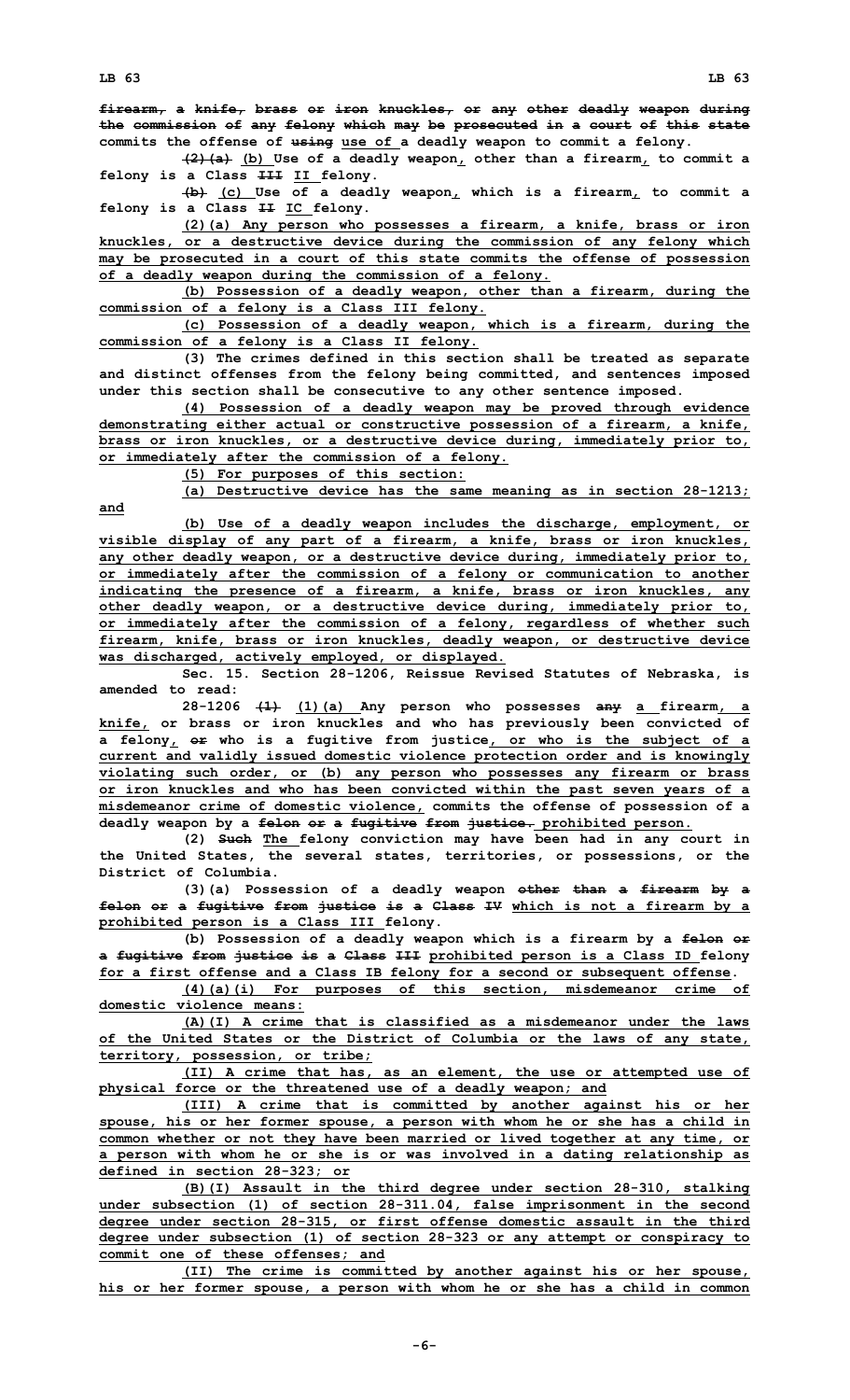**(ii) <sup>A</sup> person shall not be considered to have been convicted of <sup>a</sup> misdemeanor crime of domestic violence unless:**

**(A) The person was represented by counsel in the case or knowingly and intelligently waived the right to counsel in the case; and**

**(B) In the case of <sup>a</sup> prosecution for <sup>a</sup> misdemeanor crime of domestic violence for which <sup>a</sup> person was entitled to <sup>a</sup> jury trial in the jurisdiction in which the case was tried, either:**

**(I) The case was tried to <sup>a</sup> jury; or**

**(II) The person knowingly and intelligently waived the right to have the case tried to <sup>a</sup> jury.**

**(b) For purposes of this section, subject of <sup>a</sup> current and validly issued domestic violence protection order pertains to <sup>a</sup> current court order that was validly issued pursuant to section 28-311.09 or 42-924 or that meets or exceeds the criteria set forth in section 28-311.10 regarding protection orders issued by <sup>a</sup> court in another state, territory, possession, or tribe.**

**Sec. 16. Section 28-1207, Reissue Revised Statutes of Nebraska, is amended to read:**

**28-1207 (1) Any person who knowingly possesses, receives, sells, or leases, other than by delivery to law enforcement officials, any firearm from which the manufacturer's identification mark or serial number has been removed, defaced, altered, or destroyed, commits the offense of possession of a defaced firearm.**

**(2) Possession of <sup>a</sup> defaced firearm is <sup>a</sup> Class IV III felony.**

**Sec. 17. Section 28-1208, Reissue Revised Statutes of Nebraska, is amended to read:**

**28-1208 (1) Any person who intentionally removes, defaces, covers, alters, or destroys the manufacturer's identification mark or serial number or other distinguishing numbers on any firearm commits the offense of defacing <sup>a</sup> firearm.**

**(2) Defacing <sup>a</sup> firearm is <sup>a</sup> Class IV III felony.**

**Sec. 18. Section 28-1212.02, Reissue Revised Statutes of Nebraska, is amended to read:**

**28-1212.02 Any person who unlawfully and intentionally discharges <sup>a</sup> firearm at an inhabited dwelling house, occupied building, occupied motor vehicle, occupied aircraft, inhabited motor home as defined in section 71-4603, or inhabited camper unit as defined in section 60-1801 shall be guilty of <sup>a</sup> Class III ID felony.**

**Sec. 19. Section 28-1212.03, Reissue Revised Statutes of Nebraska, is amended to read:**

**28-1212.03 Any person who possesses, receives, retains, or disposes of <sup>a</sup> stolen firearm knowing that it has been or believing that it has been stolen shall be guilty of <sup>a</sup> Class IV III felony unless the firearm is possessed, received, retained, or disposed of with intent to restore it to the owner.**

**Sec. 20. Any person, within the territorial boundaries of any city, incorporated village, or county containing <sup>a</sup> city of the metropolitan class or primary class, who unlawfully, knowingly, and intentionally or recklessly discharges <sup>a</sup> firearm, while in or in the proximity of any motor vehicle that such person has just exited, at or in the general direction of any person, dwelling, building, structure, occupied motor vehicle, occupied aircraft, inhabited motor home as defined in section 71-4603, or inhabited camper unit as defined in section 60-1801, is guilty of <sup>a</sup> Class IC felony.**

**Sec. 21. (1) <sup>A</sup> person commits the offense of unlawful membership recruitment into an organization or association when he or she knowingly and intentionally coerces, intimidates, threatens, or inflicts bodily harm upon another person in order to entice that other person to join or prevent that other person from leaving any organization, group, enterprise, or association whose members, individually or collectively, engage in or have engaged in any of the following criminal acts for the benefit of, at the direction of, or on behalf of the organization, group, enterprise, or association or any of its members:**

**(a) Robbery under section 28-324;**

**(b) Arson in the first, second, or third degree under section 28-502, 28-503, or 28-504, respectively;**

**(c) Burglary under section 28-507;**

**(d) Murder in the first degree, murder in the second degree, or manslaughter under section 28-303, 28-304, or 28-305, respectively;**

**(e) Violations of the Uniform Controlled Substances Act that involve possession with intent to deliver, distribution, delivery, or manufacture of <sup>a</sup>**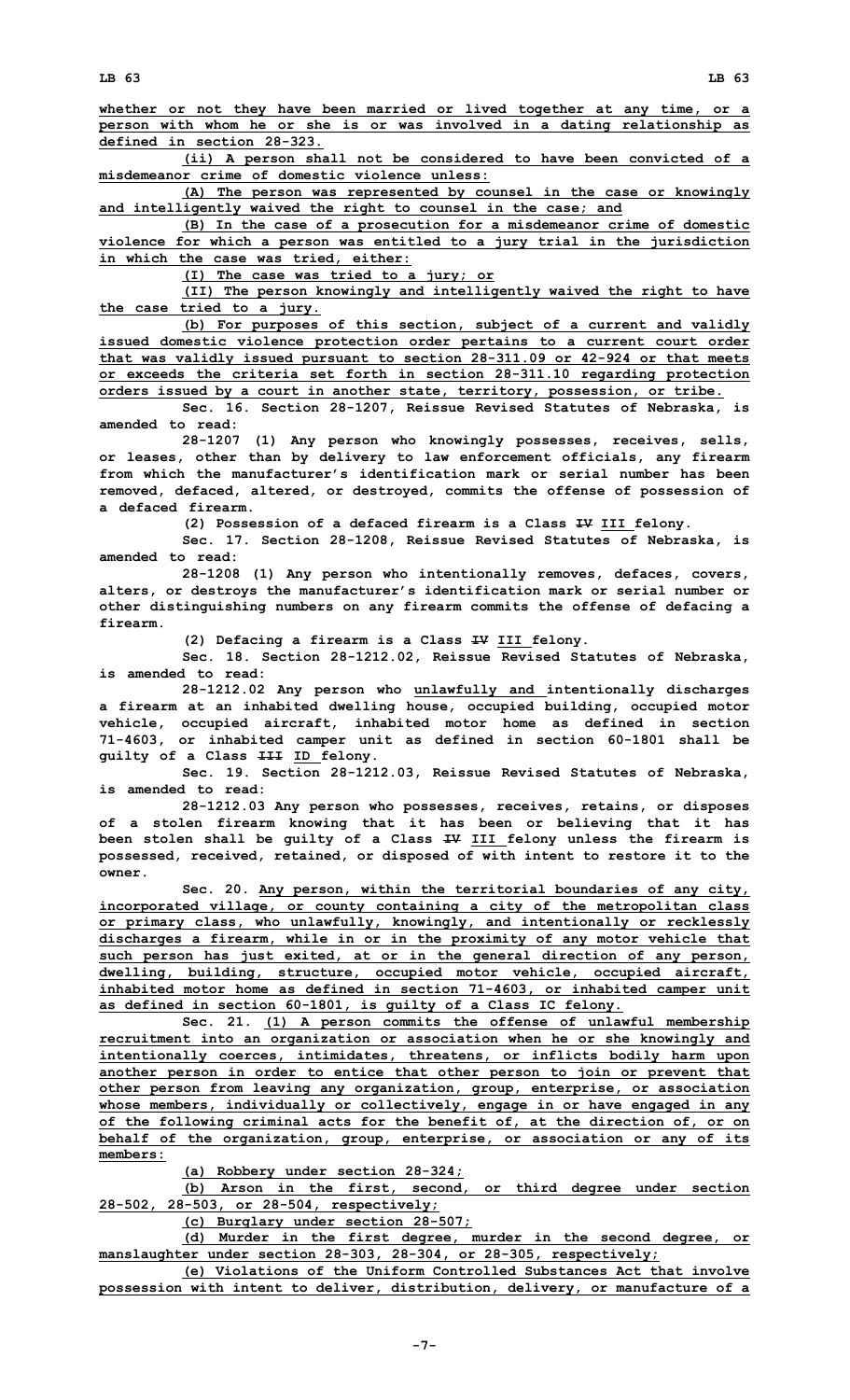**controlled substance;**

**(f) Unlawful use, possession, or discharge of <sup>a</sup> firearm or other deadly weapon under sections 28-1201 to 28-1212.03 and section 20 of this act; (g) Assault in the first degree or assault in the second degree under section 28-308 or 28-309, respectively;**

**(h) Assault on an officer in the first, second, or third degree under section 28-929, 28-930, or 28-931, respectively, or assault on an officer using <sup>a</sup> motor vehicle under section 28-931.01;**

**(i) Theft by unlawful taking or disposition under section 28-511;**

**(j) Theft by receiving stolen property under section 28-517;**

**(k) Theft by deception under section 28-512;**

**(l) Theft by extortion under section 28-513;**

**(m) Kidnapping under section 28-313;**

**(n) Any forgery offense under sections 28-602 to 28-605;**

**(o) Criminal impersonation under section 28-608; (p) Tampering with <sup>a</sup> publicly exhibited contest under section**

**28-614;**

**(q) Unauthorized use of <sup>a</sup> financial transaction device or criminal possession of <sup>a</sup> financial transaction device under section 28-620 or 28-621, respectively;**

**(r) Pandering under section 28-802;**

**(s) Bribery, bribery of <sup>a</sup> witness, or bribery of <sup>a</sup> juror under section 28-917, 28-918, or 28-920, respectively;**

**(t) Tampering with <sup>a</sup> witness or an informant or jury tampering under section 28-919;**

**(u) Unauthorized application of graffiti under section 6 of this act;**

**(v) Dogfighting, cockfighting, bearbaiting, or pitting an animal against another under section 28-1005; or**

**(w) Promoting gambling in the first degree under section 28-1102.**

**(2) Unlawful membership recruitment into an organization or association is <sup>a</sup> Class IV felony.**

**Sec. 22. Section 29-401, Reissue Revised Statutes of Nebraska, is amended to read:**

**29-401 Every sheriff, deputy sheriff, marshal, deputy marshal, security guard, police officer, or peace officer as defined in subdivision (15) of section 49-801 shall arrest and detain any person found violating any law of this state or any legal ordinance of any city or incorporated village until <sup>a</sup> legal warrant can be obtained, except that (1) any such law enforcement officer taking <sup>a</sup> juvenile under the age of eighteen years into his or her custody for any violation herein defined shall proceed as set forth in sections 43-248, 43-248.01, 43-250, 43-251, 43-251.01, and 43-253 and (2) the court in which the juvenile is to appear shall not accept <sup>a</sup> plea from the juvenile until finding that the parents of the juvenile have been notified or that reasonable efforts to notify such parents have been made as provided in section 43-253.**

**Sec. 23. Section 29-901, Reissue Revised Statutes of Nebraska, is amended to read:**

**29-901 Any bailable defendant shall be ordered released from custody pending judgment on his or her personal recognizance unless the judge determines in the exercise of his or her discretion that such a release will not reasonably assure the appearance of the defendant as required or that such <sup>a</sup> release could jeopardize the safety and maintenance of evidence or victims, witnesses, or other persons in the community. When such determination is made, the judge shall either in lieu of or in addition to such <sup>a</sup> release impose the first of the following conditions of release which will reasonably assure the appearance of the person for trial or, if no single condition gives that assurance, any combination of the following conditions:**

**(1) Place the defendant in the custody of <sup>a</sup> designated person or organization agreeing to supervise the defendant;**

**(2) Place restrictions on the travel, association, or place of abode of the defendant during the period of such release;**

**(3) Require, at the option of any bailable defendant, either of the following:**

**(a) The execution of an appearance bond in <sup>a</sup> specified amount and the deposit with the clerk of the court in cash of <sup>a</sup> sum not to exceed ten percent of the amount of the bond, ninety percent of such deposit to be returned to the defendant upon the performance of the appearance or appearances and ten percent to be retained by the clerk as appearance bond costs, except that when no charge is subsequently filed against the defendant or if the charge or charges which are filed are dropped before the appearance of the defendant which the bond was to assure, the entire deposit shall be**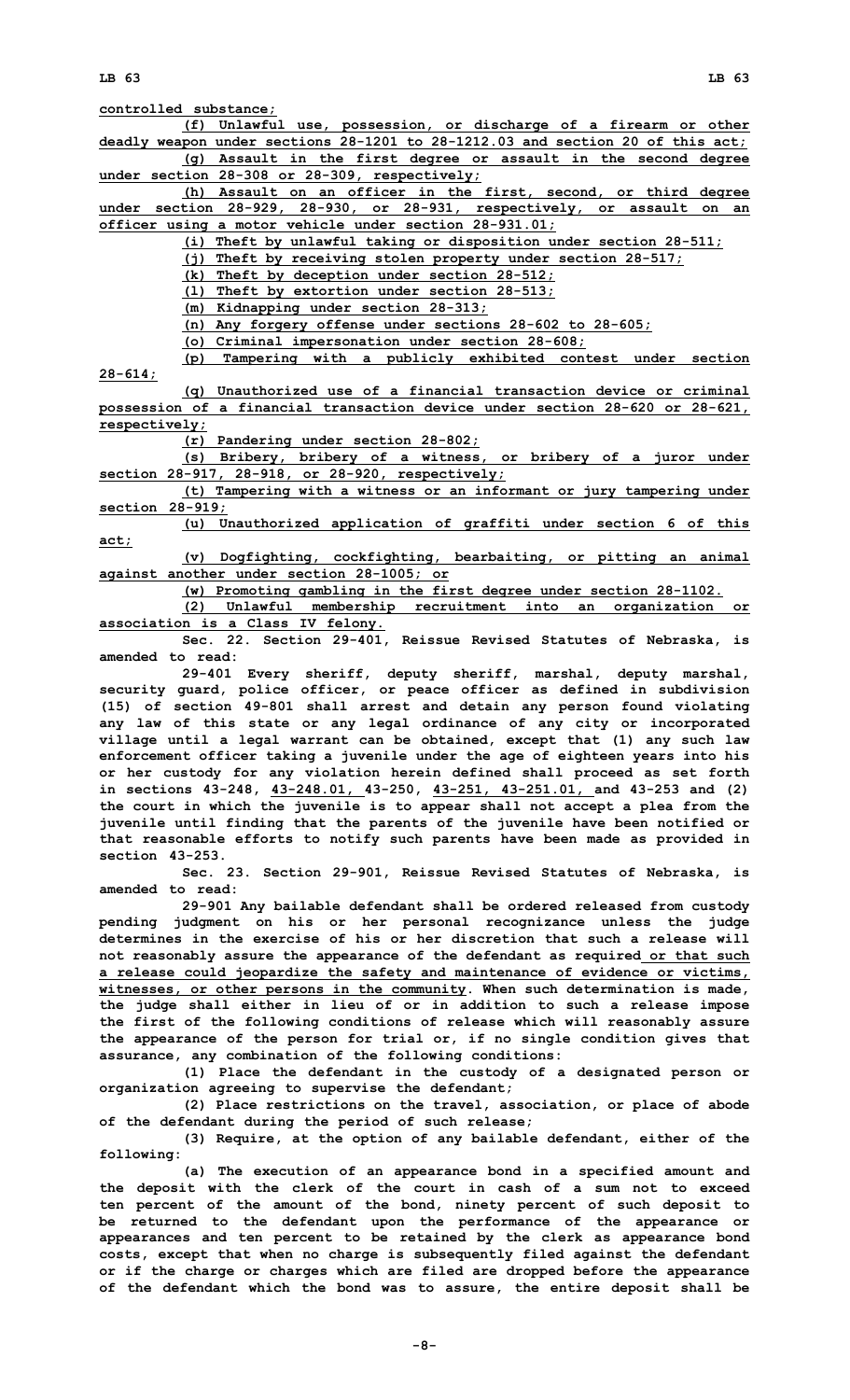**returned to the defendant. If the bond is subsequently reduced by the court after the original bond has been posted, no additional appearance bond costs shall be retained by the clerk. The difference in the appearance bond costs between the original bond and the reduced bond shall be returned to the defendant. In no event shall the deposit be less than twenty-five dollars. Whenever jurisdiction is transferred from <sup>a</sup> court requiring an appearance bond under this subdivision to another state court, the transferring court shall transfer the ninety percent of the deposit remaining after the appearance bond costs have been retained. No further costs shall be levied or collected by the court acquiring jurisdiction; or**

**(b) The execution of <sup>a</sup> bail bond with such surety or sureties as shall seem proper to the judge or, in lieu of such surety or sureties, at the option of such person, <sup>a</sup> cash deposit of such sum so fixed, conditioned for his or her appearance before the proper court, to answer the offense with which he or she may be charged and to appear at such times thereafter as may be ordered by the proper court. The cash deposit shall be returned to the defendant upon the performance of all appearances.**

**If the amount of bail is deemed insufficient by the court before which the offense is pending, the court may order an increase of such bail and the defendant shall provide the additional undertaking, written or cash, to secure his or her release. All recognizances in criminal cases shall be in writing and be continuous from term to term until final judgment of the court in such cases and shall also extend, when the court has suspended execution of sentence for <sup>a</sup> limited time, as provided in section 29-2202, or, when the court has suspended execution of sentence to enable the defendant to apply for <sup>a</sup> writ of error to the Supreme Court or Court of Appeals, as provided in section 29-2301, until the period of suspension has expired. When two or more indictments or informations are returned against the same person at the same term of court, the recognizance given may be made to include all offenses charged therein. Each surety on such recognizance shall be required to justify under oath in <sup>a</sup> sum twice the amount of such recognizance and give the description of real estate owned by him or her of <sup>a</sup> value above encumbrance equal to the amount of such justification and shall name all other cases pending in which he or she is <sup>a</sup> surety. No one shall be accepted as surety on recognizance aggregating <sup>a</sup> sum in excess of his or her equity in the real estate, but such recognizance shall not constitute <sup>a</sup> lien on the real estate described therein until judgment is entered thereon against such surety; or**

**(4) Impose any other condition deemed reasonably necessary to assure appearances as required, including <sup>a</sup> condition requiring that the defendant return to custody after specified hours.**

**Sec. 24. Section 29-901.01, Reissue Revised Statutes of Nebraska, is amended to read:**

**29-901.01 In determining which condition or conditions of release shall reasonably assure appearance and deter possible threats to the safety and maintenance of evidence, victims, witnesses, or other persons in the community, the judge shall, on the basis of available information, take into account the nature and circumstances of the offense charged, including any information to indicate that the defendant might engage in additional criminal activity or pose <sup>a</sup> threat to himself or herself, yet to be collected evidence, alleged victims, potential witnesses, or members of the general public, the defendant's family ties, employment, financial resources, character and mental condition, the length of his the defendant's residence in the community, his the defendant's record of convictions, and his the defendant's record of appearances at court proceedings or of flight to avoid prosecution or of failure to appear at court proceedings.**

**Sec. 25. Section 29-1912, Reissue Revised Statutes of Nebraska, is amended to read:**

**29-1912 (1) When <sup>a</sup> defendant is charged with <sup>a</sup> felony or when <sup>a</sup> defendant is charged with <sup>a</sup> misdemeanor or <sup>a</sup> violation of <sup>a</sup> city or village ordinance for which imprisonment is <sup>a</sup> possible penalty, he or she may request the court where the case is to be tried, at any time after the filing of the indictment, information, or complaint, to order the prosecuting attorney to permit the defendant to inspect and copy or photograph:**

**(a) The defendant's statement, if any. For purposes of this subdivision, statement shall mean means <sup>a</sup> written statement made by the defendant and signed or otherwise adopted or approved by him or her, or <sup>a</sup> stenographic, mechanical, electrical, or other recording, or <sup>a</sup> transcription thereof, which is <sup>a</sup> substantially verbatim recital of an oral statement made by the defendant to an agent of the prosecution, state, or political subdivision thereof, and recorded contemporaneously with the making of such oral statement;**

**(b) The defendant's prior criminal record, if any;**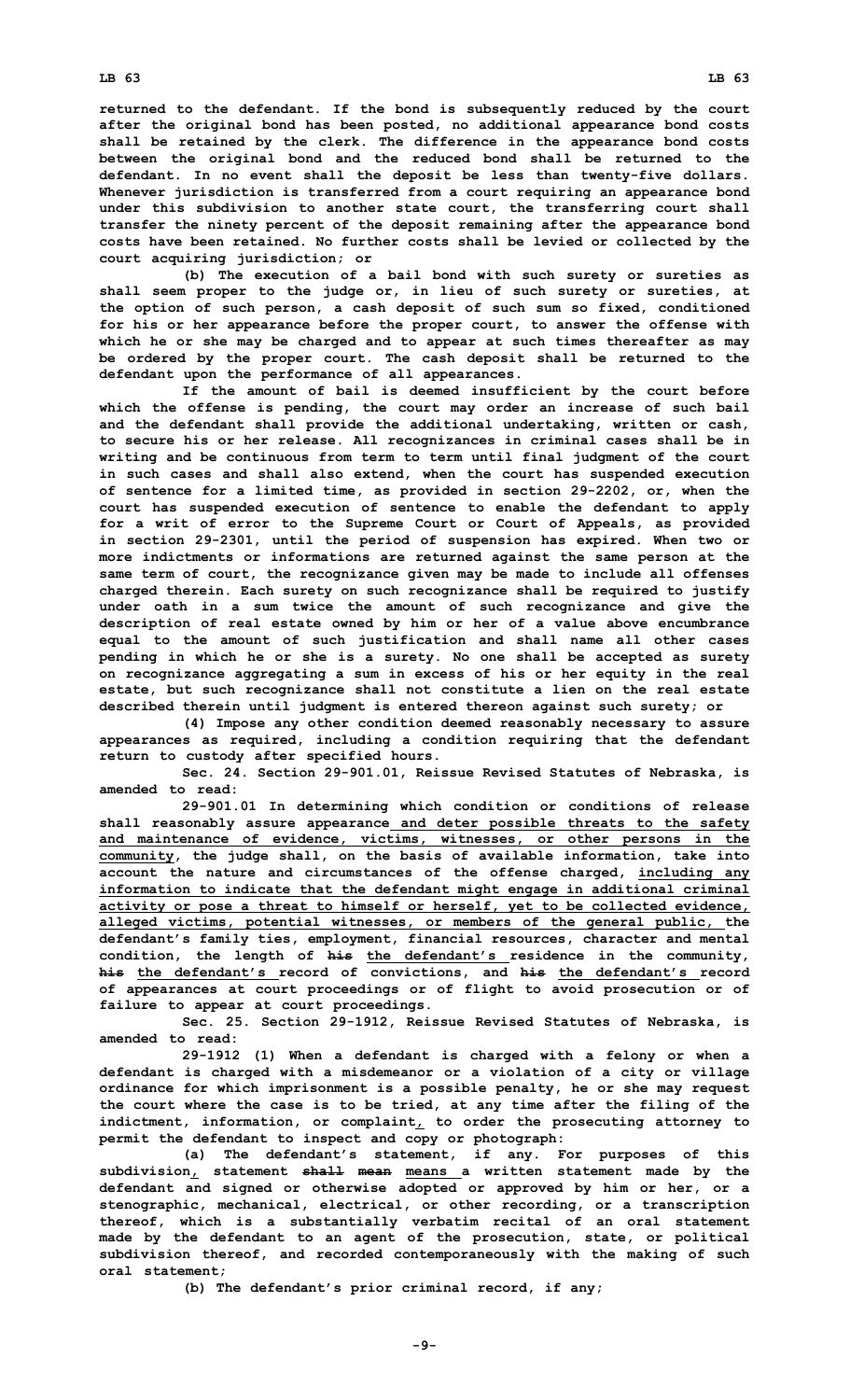**(c) The defendant's recorded testimony before <sup>a</sup> grand jury;**

**(d) The names and addresses of witnesses on whose evidence the charge is based;**

**(e) The results and reports of physical or mental examinations, and of scientific tests, or experiments made in connection with the particular case, or copies thereof; and**

**(f) Documents, papers, books, accounts, letters, photographs, objects, or other tangible things of whatsoever kind or nature which could be used as evidence by the prosecuting authority;.**

**(g) The known criminal history of <sup>a</sup> jailhouse witness;**

**(h) Any deal, promise, inducement, or benefit that the prosecuting attorney or any person acting on behalf of the prosecuting attorney has knowingly made or may make in the future to the jailhouse witness;**

**(i) The specific statements allegedly made by the defendant against whom the jailhouse witness will testify and the time, place, and manner of the defendant's disclosures;**

**(j) The case name and jurisdiction of any criminal cases known to the prosecuting attorney in which <sup>a</sup> jailhouse witness testified about statements made by another criminal defendant that were disclosed to the jailhouse witness while he or she was <sup>a</sup> jailhouse witness and whether the jailhouse witness received any deal, promise, inducement, or benefit in exchange for or subsequent to such testimony; and**

**(k) Any occasion known to the prosecuting attorney in which the jailhouse witness recanted testimony about statements made by another criminal defendant that were disclosed to the jailhouse witness while he or she was <sup>a</sup> jailhouse witness and, if any are known, <sup>a</sup> transcript or copy of such recantation.**

**(2) The court may issue such an order pursuant to the provisions of this section. In the exercise of its judicial discretion, the court shall consider among other things whether:**

**(a) The request is material to the preparation of the defense;**

**(b) The request is not made primarily for the purpose of harassing the prosecution or its witnesses;**

**(c) The request, if granted, would not unreasonably delay the trial of the offense and an earlier request by the defendant could not have reasonably been made;**

**(d) There is no substantial likelihood that the request, if granted, would preclude <sup>a</sup> just determination of the issues at the trial of the offense; or**

**(e) The request, if granted, would not result in the possibility of bodily harm to, or coercion of, witnesses.**

**(3) Whenever the court refuses to grant an order pursuant to the provisions of this section, it shall render its findings in writing together with the facts upon which the findings are based.**

**(4) Whenever the prosecuting attorney believes that the granting of an order under the provisions of this section will result in the possibility of bodily harm to witnesses or that witnesses will be coerced, the court may permit him or her to make such <sup>a</sup> showing in the form of <sup>a</sup> written statement to be inspected by the court alone. The statement shall be sealed and preserved in the records of the court to be made available to the appellate court in the event of an appeal by the defendant.**

**(5) For purposes of subdivisions (1)(g) through (k) of this section, jailhouse witness means <sup>a</sup> person in the physical custody of any jail or correctional institution as (a) an accused defendant, (b) <sup>a</sup> convicted defendant awaiting sentencing, or (c) <sup>a</sup> convicted defendant serving <sup>a</sup> jail sentence, at the time the statements the jailhouse witness will testify about were disclosed.**

**Sec. 26. Section 29-2320, Reissue Revised Statutes of Nebraska, is amended to read:**

**29-2320 Whenever <sup>a</sup> defendant is found guilty of <sup>a</sup> felony following <sup>a</sup> trial or the entry of <sup>a</sup> plea of guilty or tendering <sup>a</sup> plea of nolo contendere, the prosecuting attorney charged with the prosecution of such defendant or the Attorney General may appeal the sentence imposed if such attorney reasonably believes, there is <sup>a</sup> reasonable belief, based on all of the facts and circumstances of the particular case, that the sentence is excessively lenient.**

**Sec. 27. Section 29-2321, Reissue Revised Statutes of Nebraska, is amended to read:**

**29-2321 (1) Appeals under section 29-2320 sections 29-2320 to 29-2325 shall be taken, by either the Attorney General or the prosecuting attorney, as follows:**

**(a) If the appeal is filed by the Attorney General, <sup>a</sup> notice**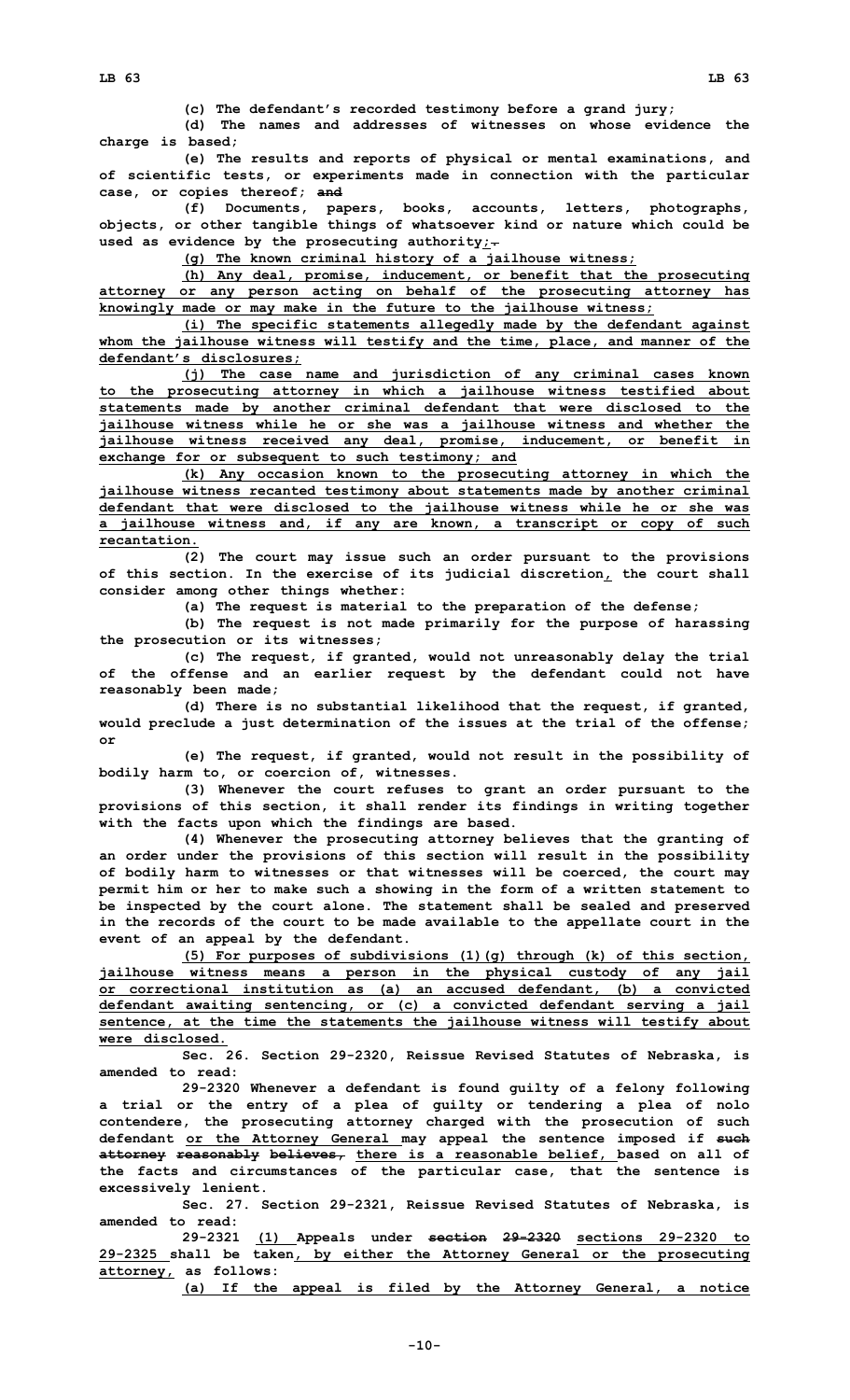**LB 63 LB 63**

**of appeal shall be filed in the district court within twenty days after imposition of the sentence. A copy of the notice of appeal shall be sent to either the defendant or counsel for the defendant; or**

**(1) Within ten days of the (b) If the prosecuting attorney wishes to file the appeal, he or she, within ten days after imposition of the sentence, the prosecuting attorney shall request the approval of from the Attorney General to proceed with such the appeal. A copy of such the request for approval shall be sent to the defendant or counsel for the defendant.;**

**(2) If the Attorney General approves the request described in subdivision (1) (1)(b) of this section, the prosecuting attorney shall file <sup>a</sup> notice of appeal indicating such approval in the district court. Such notice of appeal must be filed within twenty days of the imposition of sentence. A copy of the notice of appeal shall be sent to the defendant or counsel for the defendant.;**

**(3) If the Attorney General does not approve the request described in subdivision (1) (1)(b) of this section, an appeal under sections 29-2320 to 29-2325 shall not be permitted.; and**

**(4) In addition to such notice of appeal, the docket fee required by section 33-103 shall be deposited with the clerk of the district court.**

**(5) Upon compliance with the requirements of this section, the appeal shall proceed as provided by law for appeals to the Court of Appeals.**

**Sec. 28. Section 43-245, Reissue Revised Statutes of Nebraska, is amended to read:**

**43-245 For purposes of the Nebraska Juvenile Code, unless the context otherwise requires:**

**(1) Age of majority means nineteen years of age;**

**(2) Approved center means <sup>a</sup> center that has applied for and received approval from the Director of the Office of Dispute Resolution under section 25-2909;**

**(3) Cost or costs means (a) the sum or equivalent expended, paid, or charged for goods or services, or expenses incurred, or (b) the contracted or negotiated price;**

**(4) Criminal street gang means <sup>a</sup> group of three or more people with <sup>a</sup> common identifying name, sign, or symbol whose group identity or purposes include engaging in illegal activities;**

**(5) Criminal street gang member means <sup>a</sup> person who willingly or voluntarily becomes and remains <sup>a</sup> member of <sup>a</sup> criminal street gang;**

**(4) (6) Juvenile means any person under the age of eighteen;**

**(5) (7) Juvenile court means the separate juvenile court where it has been established pursuant to sections 43-2,111 to 43-2,127 and the county court sitting as <sup>a</sup> juvenile court in all other counties. Nothing in the Nebraska Juvenile Code shall be construed to deprive the district courts of their habeas corpus, common-law, or chancery jurisdiction or the county courts and district courts of jurisdiction of domestic relations matters as defined in section 25-2740;**

**(6) (8) Juvenile detention facility has the same meaning as in section 83-4,125;**

**(7) (9) Mediator for juvenile offender and victim mediation means <sup>a</sup> person who (a) has completed at least thirty hours of training in conflict resolution techniques, neutrality, agreement writing, and ethics set forth in section 25-2913, (b) has an additional eight hours of juvenile offender and victim mediation training, and (c) meets the apprenticeship requirements set forth in section 25-2913;**

**(8) (10) Mental health facility means <sup>a</sup> treatment facility as defined in section 71-914 or <sup>a</sup> government, private, or state hospital which treats mental illness;**

**(9) (11) Nonoffender means <sup>a</sup> juvenile who is subject to the jurisdiction of the juvenile court for reasons other than legally prohibited conduct, including, but not limited to, juveniles described in subdivision (3)(a) of section 43-247;**

**(10) (12) Nonsecure detention means detention characterized by the absence of restrictive hardware, construction, and procedure. Nonsecure detention services may include <sup>a</sup> range of placement and supervision options, such as home detention, electronic monitoring, day reporting, drug court, tracking and monitoring supervision, staff secure and temporary holdover facilities, and group homes;**

**(11) (13) Parent means one or both parents or <sup>a</sup> stepparent when such stepparent is married to the custodial parent as of the filing of the petition;**

**(12) (14) Parties means the juvenile as described in section 43-247 and his or her parent, guardian, or custodian;**

**(13) (15) Except in proceedings under the Nebraska Indian Child**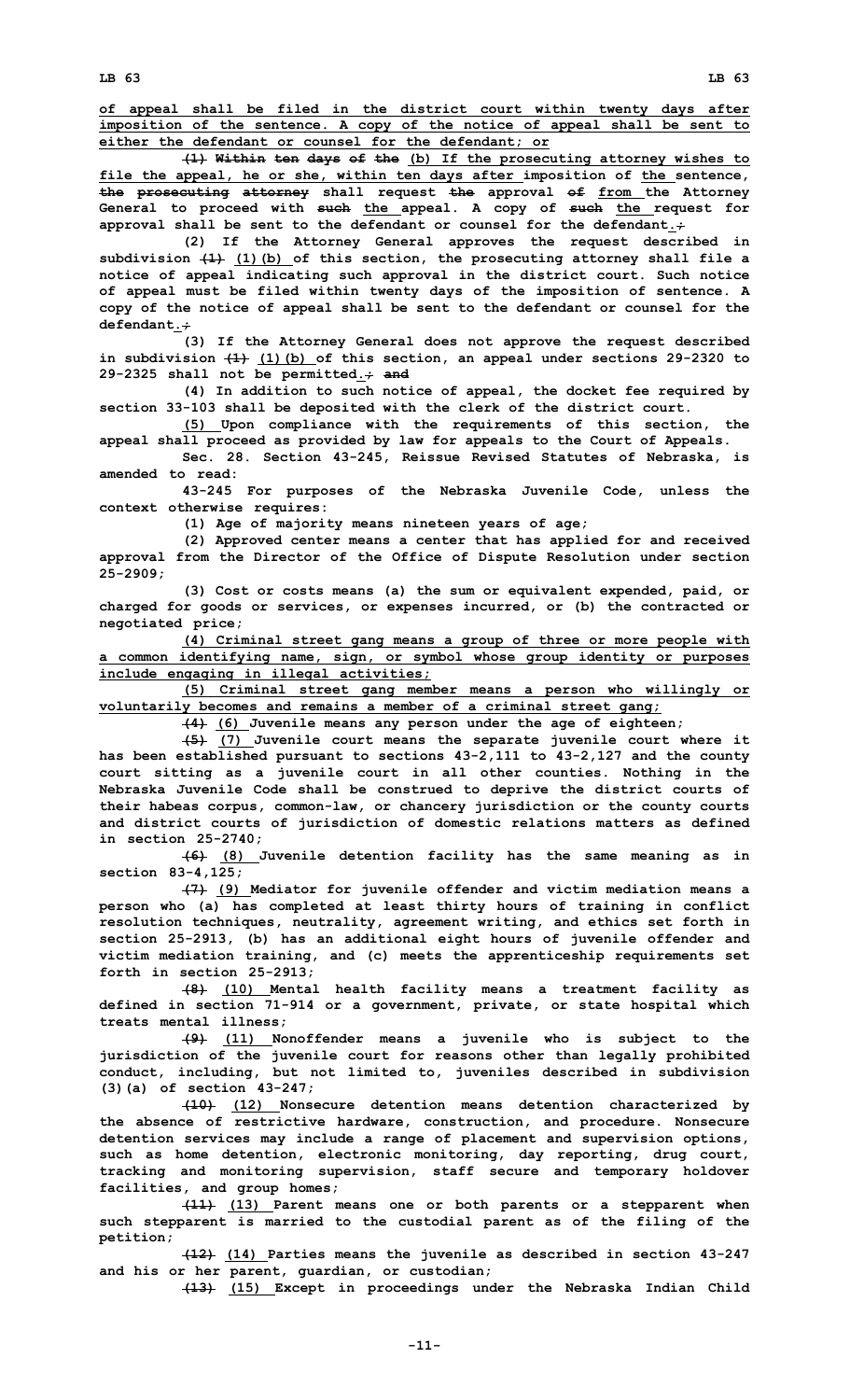**Welfare Act, relative means father, mother, grandfather, grandmother, brother, sister, stepfather, stepmother, stepbrother, stepsister, uncle, aunt, first cousin, nephew, or niece;**

**(14) (16) Secure detention means detention in <sup>a</sup> highly structured, residential, hardware-secured facility designed to restrict <sup>a</sup> juvenile's movement;**

**(15) (17) Status offender means <sup>a</sup> juvenile who has been charged with or adjudicated for conduct which would not be <sup>a</sup> crime if committed by an adult, including, but not limited to, juveniles charged under subdivision (3)(b) of section 43-247 and sections 53-180.01 and 53-180.02; and**

**(16) (18) Traffic offense means any nonfelonious act in violation of <sup>a</sup> law or ordinance regulating vehicular or pedestrian travel, whether designated <sup>a</sup> misdemeanor or <sup>a</sup> traffic infraction.**

**Sec. 29. Section 43-250, Reissue Revised Statutes of Nebraska, is amended to read:**

**43-250 <sup>A</sup> peace officer who takes <sup>a</sup> juvenile into temporary custody under section 29-401 or 43-248 or pursuant to <sup>a</sup> legal warrant of arrest shall immediately take reasonable measures to notify the juvenile's parent, guardian, custodian, or relative and shall proceed as follows:**

**(1) The peace officer shall release such juvenile;**

**(2) The peace officer shall prepare in triplicate <sup>a</sup> written notice requiring the juvenile to appear before the juvenile court of the county in which such juvenile was taken into custody at <sup>a</sup> time and place specified in the notice or at the call of the court. The notice shall also contain <sup>a</sup> concise statement of the reasons such juvenile was taken into custody. The peace officer shall deliver one copy of the notice to such juvenile and require such juvenile or his or her parent, guardian, other custodian, or relative, or both, to sign <sup>a</sup> written promise that such signer will appear at the time and place designated in the notice. Upon the execution of the promise to appear, the peace officer shall immediately release such juvenile. The peace officer shall, as soon as practicable, file one copy of the notice with the county attorney and, when required by the juvenile court, also file <sup>a</sup> copy of the notice with the juvenile court or the officer appointed by the court for such purpose;**

**(3) While retaining temporary custody, the peace officer shall communicate all relevant available information regarding such juvenile to the probation officer and shall deliver the juvenile, if necessary, to the probation officer. The probation officer shall determine the need for detention of the juvenile as provided in section 43-260.01. Upon determining that the juvenile should be placed in <sup>a</sup> secure or nonsecure placement and securing placement in such secure or nonsecure setting by the probation officer, the peace officer shall implement the probation officer's decision to release or to detain and place the juvenile. When secure detention of <sup>a</sup> juvenile is necessary, such detention shall occur within <sup>a</sup> juvenile detention facility except:**

**(a) When <sup>a</sup> juvenile described in subdivision (1) or (2) of section 43-247, except for <sup>a</sup> status offender, is taken into temporary custody within <sup>a</sup> metropolitan statistical area and where no juvenile detention facility is reasonably available, the juvenile may be delivered, for temporary custody not to exceed six hours, to <sup>a</sup> secure area of <sup>a</sup> jail or other facility intended or used for the detention of adults solely for the purposes of identifying the juvenile and ascertaining his or her health and well-being and for safekeeping while awaiting transport to an appropriate juvenile placement or release to <sup>a</sup> responsible party;**

**(b) When <sup>a</sup> juvenile described in subdivision (1) or (2) of section 43-247, except for <sup>a</sup> status offender, is taken into temporary custody outside of <sup>a</sup> metropolitan statistical area and where no juvenile detention facility is reasonably available, the juvenile may be delivered, for temporary custody not to exceed twenty-four hours excluding nonjudicial days and while awaiting an initial court appearance, to <sup>a</sup> secure area of <sup>a</sup> jail or other facility intended or used for the detention of adults solely for the purposes of identifying the juvenile and ascertaining his or her health and well-being and for safekeeping while awaiting transport to an appropriate juvenile placement or release to <sup>a</sup> responsible party;**

**(c) Whenever <sup>a</sup> juvenile is held in <sup>a</sup> secure area of any jail or other facility intended or used for the detention of adults, there shall be no verbal, visual, or physical contact between the juvenile and any incarcerated adult and there shall be adequate staff to supervise and monitor the juvenile's activities at all times. This subdivision shall not apply to <sup>a</sup> juvenile charged with <sup>a</sup> felony as an adult in county or district court if he or she is sixteen years of age or older;**

**(d) If <sup>a</sup> juvenile is under sixteen years of age or is <sup>a</sup> juvenile as**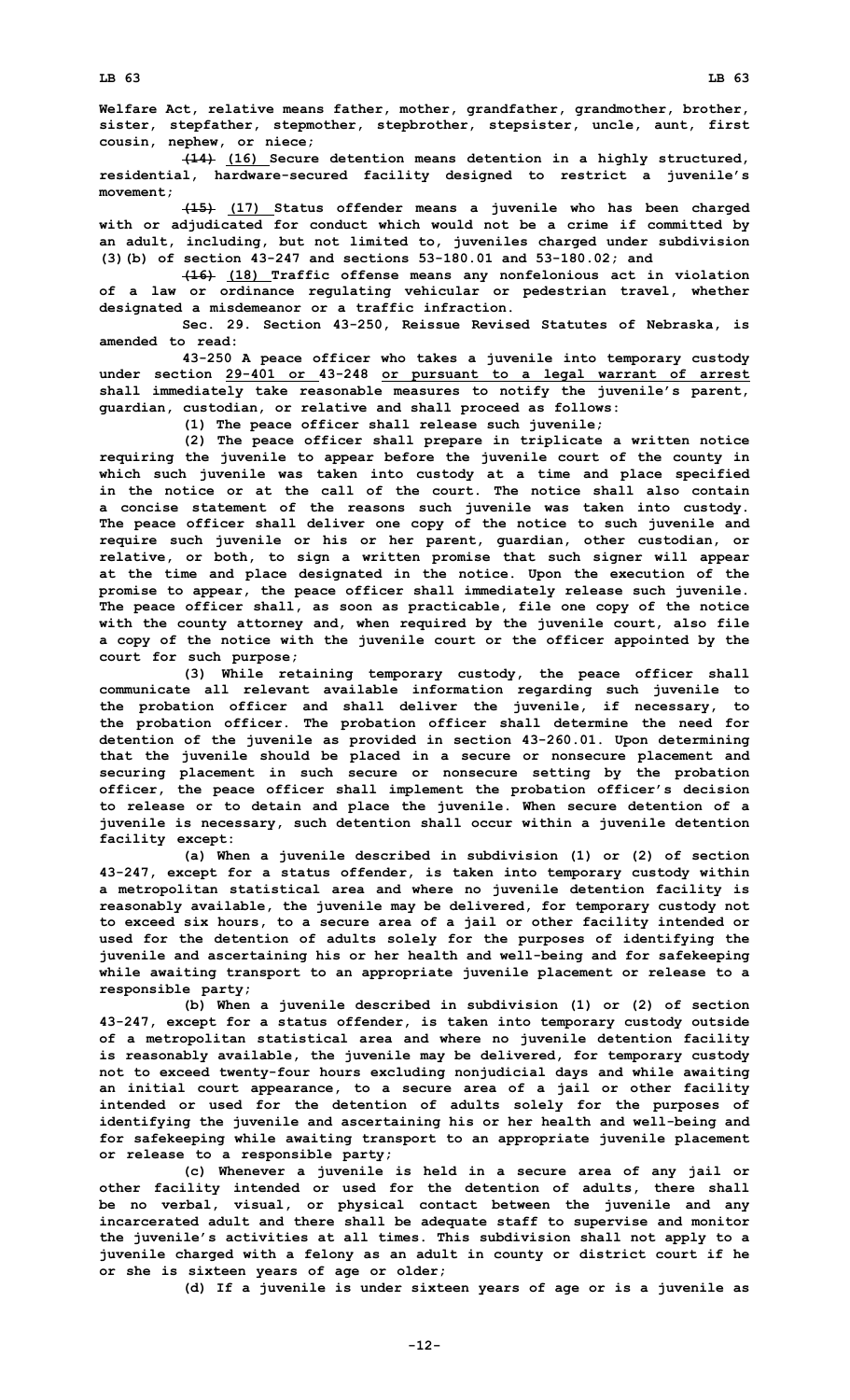**described in subdivision (3) of section 43-247, he or she shall not be placed within <sup>a</sup> secure area of <sup>a</sup> jail or other facility intended or used for the detention of adults;**

**(e) If, within the time limits specified in subdivision (3)(a) or (3)(b) of this section, <sup>a</sup> felony charge is filed against the juvenile as an adult in county or district court, he or she may be securely held in <sup>a</sup> jail or other facility intended or used for the detention of adults beyond the specified time limits;**

**(f) <sup>A</sup> status offender or nonoffender taken into temporary custody shall not be held in <sup>a</sup> secure area of <sup>a</sup> jail or other facility intended or used for the detention of adults. A status offender accused of violating <sup>a</sup> valid court order may be securely detained in <sup>a</sup> juvenile detention facility longer than twenty-four hours if he or she is afforded <sup>a</sup> detention hearing before <sup>a</sup> court within twenty-four hours, excluding nonjudicial days, and if, prior to <sup>a</sup> dispositional commitment to secure placement, <sup>a</sup> public agency, other than <sup>a</sup> court or law enforcement agency, is afforded an opportunity to review the juvenile's behavior and possible alternatives to secure placement and has submitted <sup>a</sup> written report to the court; and**

**(g) <sup>A</sup> juvenile described in subdivision (1) or (2) of section 43-247, except for <sup>a</sup> status offender, may be held in <sup>a</sup> secure area of <sup>a</sup> jail or other facility intended or used for the detention of adults for up to six hours before and six hours after any court appearance;**

**(4) When <sup>a</sup> juvenile is taken into temporary custody pursuant to subdivision (3) of section 43-248, the peace officer shall deliver the custody of such juvenile to the Department of Health and Human Services which shall make <sup>a</sup> temporary placement of the juvenile in the least restrictive environment consistent with the best interests of the juvenile as determined by the department. The department shall supervise such placement and, if necessary, consent to any necessary emergency medical, psychological, or psychiatric treatment for such juvenile. The department shall have no other authority with regard to such temporary custody until or unless there is an order by the court placing the juvenile in the custody of the department. If the peace officer delivers temporary custody of the juvenile pursuant to this subdivision, the peace officer shall make <sup>a</sup> full written report to the county attorney within twenty-four hours of taking such juvenile into temporary custody. If <sup>a</sup> court order of temporary custody is not issued within forty-eight hours of taking the juvenile into custody, the temporary custody by the department shall terminate and the juvenile shall be returned to the custody of his or her parent, guardian, custodian, or relative; or**

**(5) If the peace officer takes the juvenile into temporary custody pursuant to subdivision (4) of section 43-248, the peace officer may place the juvenile at <sup>a</sup> mental health facility for evaluation and emergency treatment or may deliver the juvenile to the Department of Health and Human Services as provided in subdivision (4) of this section. At the time of the admission or turning the juvenile over to the department, the peace officer responsible for taking the juvenile into custody shall execute <sup>a</sup> written certificate as prescribed by the Department of Health and Human Services which will indicate that the peace officer believes the juvenile to be mentally ill and dangerous, <sup>a</sup> summary of the subject's behavior supporting such allegations, and that the harm described in section 71-908 is likely to occur before proceedings before <sup>a</sup> juvenile court may be invoked to obtain custody of the juvenile. A copy of the certificate shall be forwarded to the county attorney. The peace officer shall notify the juvenile's parents, guardian, custodian, or relative of the juvenile's placement; or.**

**(6) Beginning July 1, 2010, <sup>a</sup> juvenile taken into custody pursuant to <sup>a</sup> legal warrant of arrest shall be delivered to the probation officer who shall determine the need for detention of the juvenile as provided in section 43-260.01. If detention is not required, the juvenile may be released without bond if such release is in the best interests of the juvenile, the safety of the community is not at risk, and the court that issued the warrant is notified that the juvenile has been taken into custody.**

**In determining the appropriate temporary placement of <sup>a</sup> juvenile under this section, the peace officer shall select the placement which is least restrictive of the juvenile's freedom so long as such placement is compatible with the best interests of the juvenile and the safety of the community.**

**Sec. 30. Section 43-276, Reissue Revised Statutes of Nebraska, is amended to read:**

**43-276 In cases coming within subdivision (1) of section 43-247, when there is concurrent jurisdiction, or subdivision (2) or (4) of section 43-247, when the juvenile is under the age of sixteen years, the county attorney shall, in making the determination whether to file <sup>a</sup> criminal**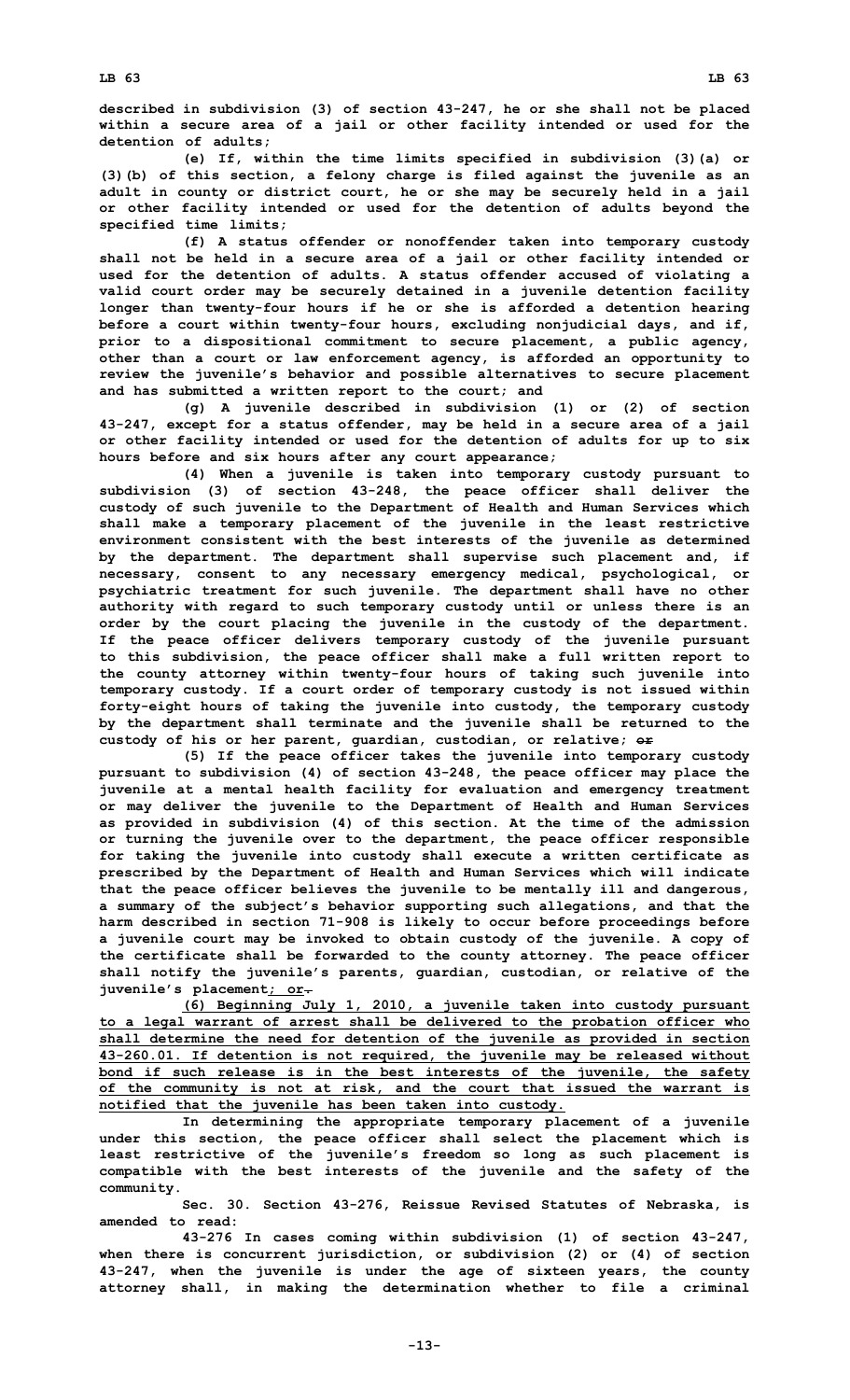## **LB 63 LB 63**

**charge, file <sup>a</sup> juvenile court petition, offer juvenile pretrial diversion, or offer mediation, consider: (1) The type of treatment such juvenile would most likely be amenable to; (2) whether there is evidence that the alleged offense included violence or was committed in an aggressive and premeditated manner; (3) the motivation for the commission of the offense; (4) the age of the juvenile and the ages and circumstances of any others involved in the offense; (5) the previous history of the juvenile, including whether he or she had been convicted of any previous offenses or adjudicated in juvenile court, and, if so, whether such offenses were crimes against the person or relating to property, and other previous history of antisocial behavior, if any, including any patterns of physical violence; (6) the sophistication and maturity of the juvenile as determined by consideration of his or her home, school activities, emotional attitude and desire to be treated as an adult, pattern of living, and whether he or she has had previous contact with law enforcement agencies and courts and the nature thereof; (7) whether there are facilities particularly available to the juvenile court for treatment and rehabilitation of the juvenile; (8) whether the best interests of the juvenile and the security of the public may require that the juvenile continue in secure detention or under supervision for <sup>a</sup> period extending beyond his or her minority and, if so, the available alternatives best suited to this purpose; (9) whether the victim agrees to participate in mediation; (10) whether there is <sup>a</sup> juvenile pretrial diversion program established pursuant to sections 43-260.02 to 43-260.07; (11) whether the juvenile has been convicted of or has acknowledged unauthorized use or possession of <sup>a</sup> firearm; (12) whether <sup>a</sup> juvenile court order has been issued for the juvenile pursuant to section 43-2,106.03; (13) whether the juvenile is <sup>a</sup> criminal street gang member; and (13) (14) such other matters as the county attorney deems relevant to his or her decision.**

**Sec. 31. Section 47-632, Revised Statutes Cumulative Supplement, 2008, is amended to read:**

**47-632 (1) The Community Corrections Uniform Data Analysis Cash Fund is created. The Except as provided in subsection (2) of this section, the fund shall be established for administrative purposes only within the Nebraska Commission on Law Enforcement and Criminal Justice, and shall be administered by the executive director of the Community Corrections Council, and . The fund shall consist of money collected pursuant to section 47-633. The fund shall only be used to support operations costs and analysis relating to the implementation and coordination of the uniform analysis of crime data pursuant to the Community Corrections Act, including associated information technology projects, as specifically approved by the executive director of the Community Corrections Council. The fund shall consist of money collected pursuant to section 47-633.**

**(2) On the effective date of this act, the State Treasurer shall transfer three hundred fifty thousand dollars from the Community Corrections Uniform Data Analysis Cash Fund to the Violence Prevention Cash Fund.**

**(3) Any money in the fund Community Corrections Uniform Data Analysis Cash Fund available for investment shall be invested by the state investment officer pursuant to the Nebraska Capital Expansion Act and the Nebraska State Funds Investment Act.**

**Sec. 32. Section 60-497.01, Revised Statutes Cumulative Supplement, 2008, is amended to read:**

**60-497.01 (1) An abstract of the court record of every case in which <sup>a</sup> person is convicted of violating any provision of the Motor Vehicle Operator's License Act, the Motor Vehicle Safety Responsibility Act, or the Nebraska Rules of the Road, or section 6 of this act, as from time to time amended by the Legislature, or any traffic regulations in city or village ordinances shall be transmitted within thirty days of sentencing or other disposition by the court to the director. Any abstract received by the director more than thirty days after the date of sentencing or other disposition shall be reported by the director to the State Court Administrator.**

**(2) Any person violating section 28-306, 60-696, 60-697, 60-6,196, 60-6,197, 60-6,213, or 60-6,214 who is placed on probation shall be assessed the same points under section 60-4,182 as if such person were not placed on probation unless <sup>a</sup> court has ordered that such person must obtain an ignition interlock permit in order to operate <sup>a</sup> motor vehicle with an ignition interlock device pursuant to section 60-6,211.05 and sufficient evidence is presented to the department that such <sup>a</sup> device is installed. For any other violation, the director shall not assess such person with any points under section 60-4,182 for such violation when the person is placed on probation until the director is advised by the court that such person previously placed on probation has violated the terms of his or her probation and such**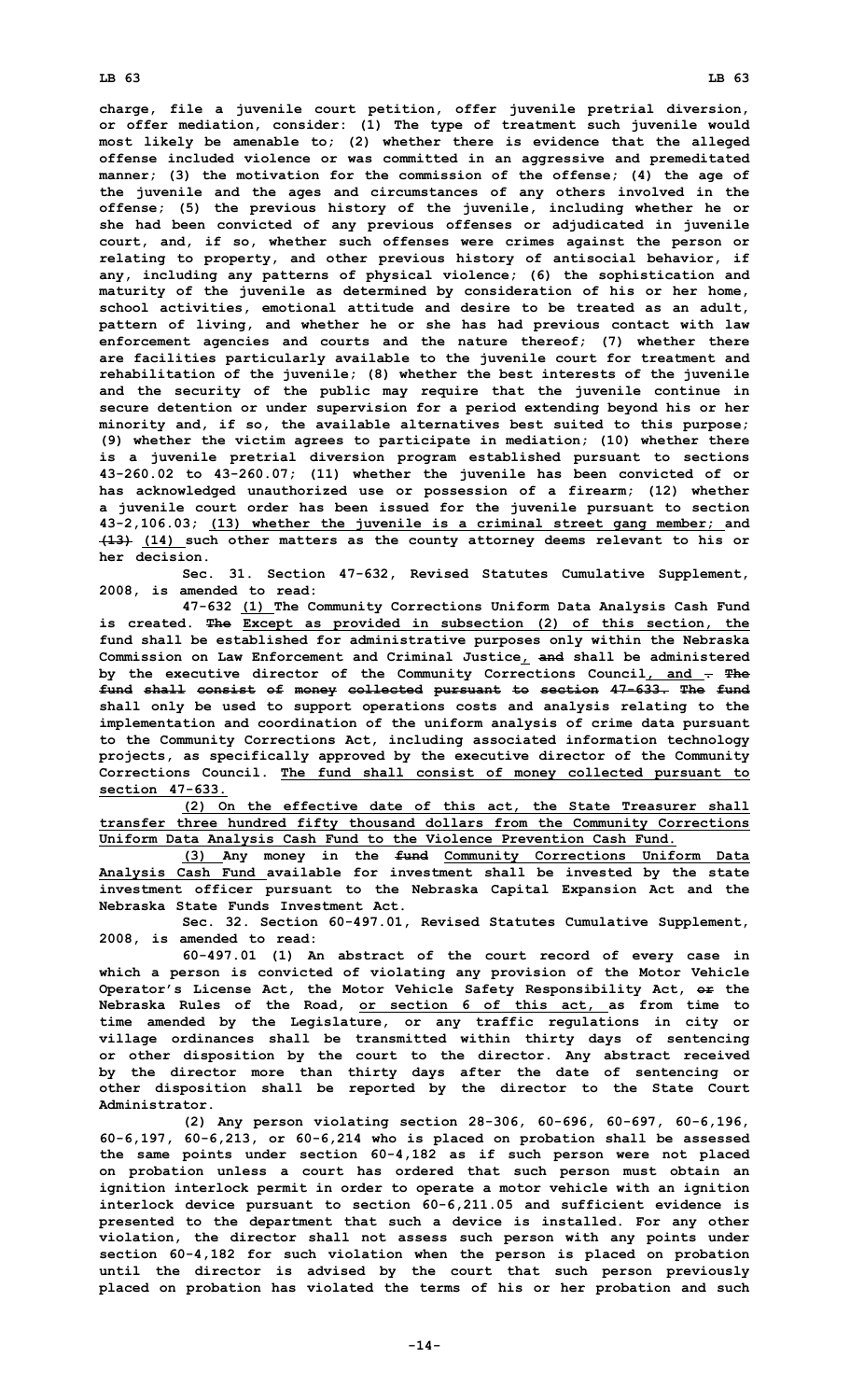**probation has been revoked. Upon receiving notice of revocation of probation, the director shall assess to such person the points which such person would have been assessed had the person not been placed on probation. When <sup>a</sup> person fails to successfully complete probation, the court shall notify the director immediately.**

**Sec. 33. Section 69-2404, Revised Statutes Cumulative Supplement, 2008, is amended to read:**

**69-2404 Any person desiring to purchase, lease, rent, or receive transfer of <sup>a</sup> handgun shall apply with the chief of police or sheriff of the applicant's place of residence for <sup>a</sup> certificate. The application may be made in person or by mail. The application form and certificate shall be made on forms approved by the Superintendent of Law Enforcement and Public Safety. The application shall include the applicant's full name, social security number, address, date of birth, and country of citizenship. If the applicant is not <sup>a</sup> United States citizen, the application shall include the applicant's place of birth and his or her alien or admission number. If the application is made in person, the applicant shall also present <sup>a</sup> current Nebraska motor vehicle operator's license, state identification card, or military identification card, or if the application is made by mail, the application form shall describe the license or card used for identification and be notarized by <sup>a</sup> notary public who has verified the identification of the applicant through such <sup>a</sup> license or card. An applicant shall receive <sup>a</sup> certificate if he or she is twenty-one years of age or older and is not prohibited from purchasing or possessing <sup>a</sup> handgun by 18 U.S.C. 922. <sup>A</sup> fee of five dollars shall be charged for each application for <sup>a</sup> certificate to cover the cost of <sup>a</sup> criminal history record check.**

**Sec. 34. Section 69-2407, Reissue Revised Statutes of Nebraska, is amended to read:**

**69-2407 A certificate issued in accordance with section 69-2404 shall contain the holder's name, social security number, address, and date of birth and the effective date of the certificate. A certificate shall authorize the holder to acquire any number of handguns during the period that the certificate is valid. The certificate shall be valid throughout the state and shall become invalid three years after its effective date. If the chief of police or sheriff who issued the certificate determines that the applicant has become disqualified for the certificate under section 69-2404, he or she may immediately revoke the certificate and require the holder to surrender the certificate immediately. Revocation may be appealed pursuant to section 69-2406.**

**Sec. 35. Section 69-2410, Revised Statutes Cumulative Supplement, 2008, is amended to read:**

**69-2410 No importer, manufacturer, or dealer licensed pursuant to 18 U.S.C. 923 shall sell or deliver any handgun to another person other than <sup>a</sup> licensed importer, manufacturer, dealer, or collector until he or she has:**

**(1)(a) Inspected <sup>a</sup> valid certificate issued to such person pursuant to sections 69-2401, 69-2403 to 69-2408, and 69-2409.01; and**

**(b) Inspected <sup>a</sup> valid identification containing <sup>a</sup> photograph of such person which appropriately and completely identifies such person; or**

**(2)(a) Obtained <sup>a</sup> completed consent form from the potential buyer or transferee, which form shall be established by the Nebraska State Patrol and provided by the licensed importer, manufacturer, or dealer. The form shall include the name, address, date of birth, gender, race, social security number or other identification number, and country of citizenship of such potential buyer or transferee. If the potential buyer or transferee is not <sup>a</sup> United States citizen, the completed consent form shall contain the potential buyer's or transferee's place of birth and his or her alien or admission number;**

**(b) Inspected <sup>a</sup> valid identification containing <sup>a</sup> photograph of the potential buyer or transferee which appropriately and completely identifies such person;**

**(c) Requested by toll-free telephone call or other electromagnetic communication that the Nebraska State Patrol conduct <sup>a</sup> criminal history record check; and**

**(d) Received <sup>a</sup> unique approval number for such inquiry from the Nebraska State Patrol indicating the date and number on the consent form.**

**Sec. 36. Section 69-2430, Revised Statutes Cumulative Supplement, 2008, is amended to read:**

**69-2430 (1) Application for <sup>a</sup> permit to carry <sup>a</sup> concealed handgun shall be made in person at any Nebraska State Patrol Troop Headquarters or office provided by the patrol for purposes of accepting such an application. The applicant shall present <sup>a</sup> current Nebraska motor vehicle operator's license, Nebraska-issued state identification card, or military identification card and shall submit two legible sets of fingerprints for <sup>a</sup> criminal history**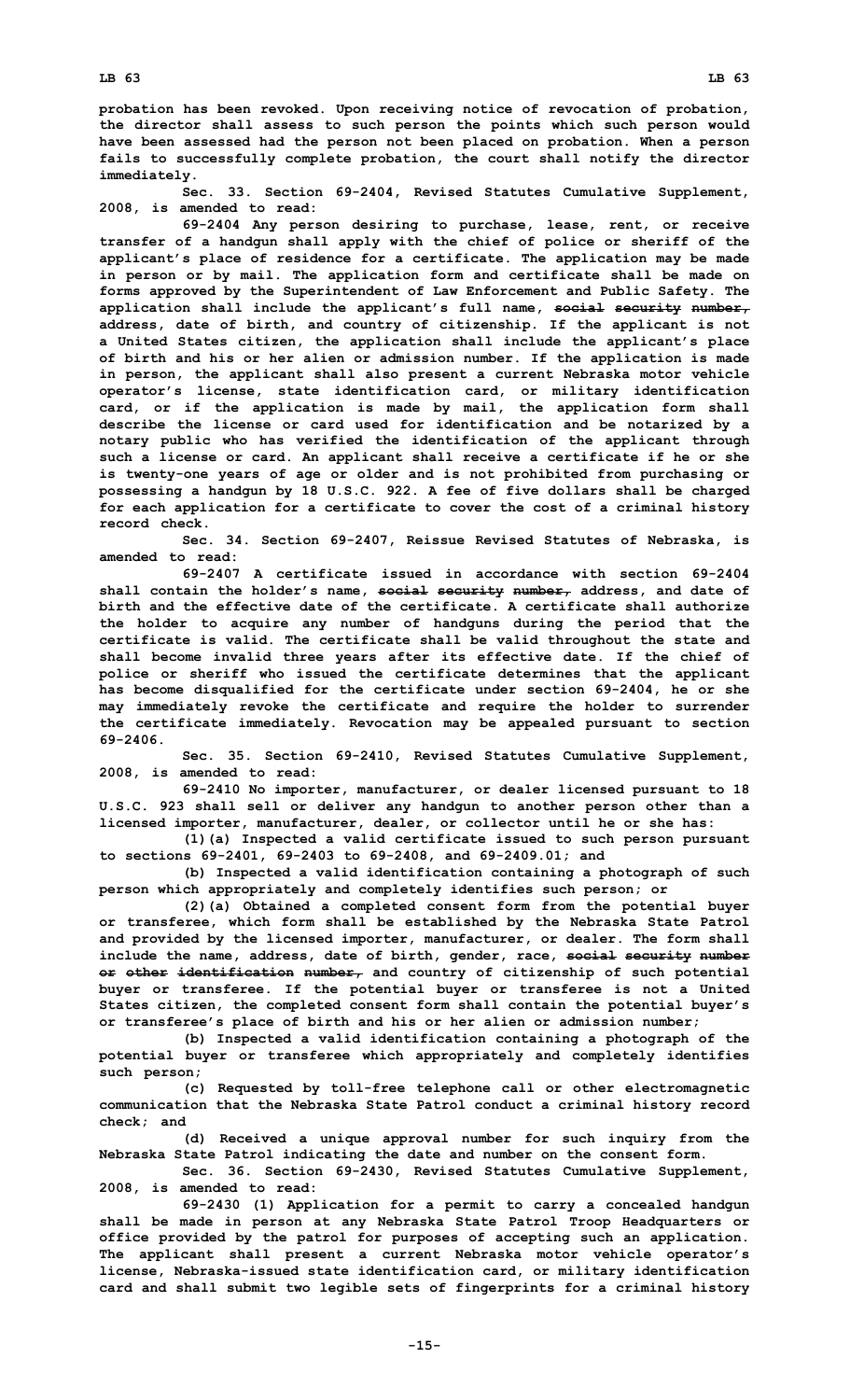**record information check pursuant to section 69-2431. The application shall be made on <sup>a</sup> form prescribed by the Superintendent of Law Enforcement and Public Safety. The application shall state the applicant's full name, social security number, motor vehicle operator's license number or state identification card number, address, and date of birth and contain the applicant's signature and shall include space for the applicant to affirm that he or she meets each and every one of the requirements set forth in section 69-2433. The applicant shall attach to the application proof of training and proof of vision as required in subdivision (3) of section 69-2433.**

**(2) <sup>A</sup> person applying for <sup>a</sup> permit to carry <sup>a</sup> concealed handgun who gives false information or offers false evidence of his or her identity is guilty of <sup>a</sup> Class IV felony.**

**(3) The permit to carry <sup>a</sup> concealed handgun shall be issued by the Nebraska State Patrol within five business days after completion of the applicant's criminal history record information check, if the applicant has complied with this section and has met all the requirements of section 69-2433.**

**(4) An applicant denied <sup>a</sup> permit to carry <sup>a</sup> concealed handgun may appeal to the district court of the judicial district of the county in which he or she resides or the county in which he or she applied for the permit pursuant to the Administrative Procedure Act.**

**Sec. 37. There is established within the Nebraska Commission on Law Enforcement and Criminal Justice the Office of Violence Prevention. The office shall consist of <sup>a</sup> director appointed by the Governor. There also is established an advisory council to the Office of Violence Prevention. The members of the advisory council shall be appointed by the Governor and serve at his or her discretion. The advisory council shall consist of six members and, of those members, each congressional district, as such districts existed on the effective date of this act, shall have at least one member on the council. The Governor shall consider appointing members representing the following areas, if practicable: Two members representing local government; two members representing law enforcement; one member representing community advocacy; and one member representing education with some expertise in law enforcement and juvenile crime. Members of the advisory council shall serve for terms of four years. A member may be reappointed at the expiration of his or her term. Any vacancy occurring other than by expiration of <sup>a</sup> term shall be filled for the remainder of the unexpired term in the same manner as the original appointment.**

**Sec. 38. Notwithstanding any other provision of law, membership on the advisory council to the Office of Violence Prevention shall not disqualify any member from holding his or her office or position or cause the forfeiture thereof.**

**Sec. 39. Members of the advisory council to the Office of Violence Prevention shall serve without compensation but may be reimbursed for their actual and necessary expenses incurred in the performance of their duties as provided in sections 81-1174 to 81-1177.**

**Sec. 40. (1) The Office of Violence Prevention and its director shall be administered and supervised, respectively, by the Nebraska Commission on Law Enforcement and Criminal Justice. Among its responsibilities, the Office of Violence Prevention and its director shall be responsible for developing, fostering, promoting, and assessing violence prevention programs. To accomplish this mission, the duties of the director shall include, but not be limited to, program fundraising, program evaluation, coordination of programs, and assistance with the administration and distribution of funds to violence prevention programs.**

**(2) The advisory council to the Office of Violence Prevention shall meet at least quarterly. Among its responsibilities, the advisory council shall recommend to the commission rules and regulations regarding program fundraising, program evaluation, coordination of programs, and the criteria used to assess and award funds to violence prevention programs. Priority for funding shall be given to communities and organizations seeking to implement violence prevention programs which appear to have the greatest benefit to the state and which have, as goals, the reduction of street and gang violence and the reduction of homicides and injuries caused by firearms. The duties of the advisory council shall include, but not be limited to, receiving applications for violence prevention funds, evaluating such applications, and making recommendations to the commission regarding the merits of each application and the amount of any funds that should be awarded. If any funds are awarded to <sup>a</sup> violence prevention program, the advisory council shall continuously monitor how such funds are being used by the program, conduct periodic evaluations of such programs, assess the progress and success regarding the stated goals of each program awarded funds, and recommend to the**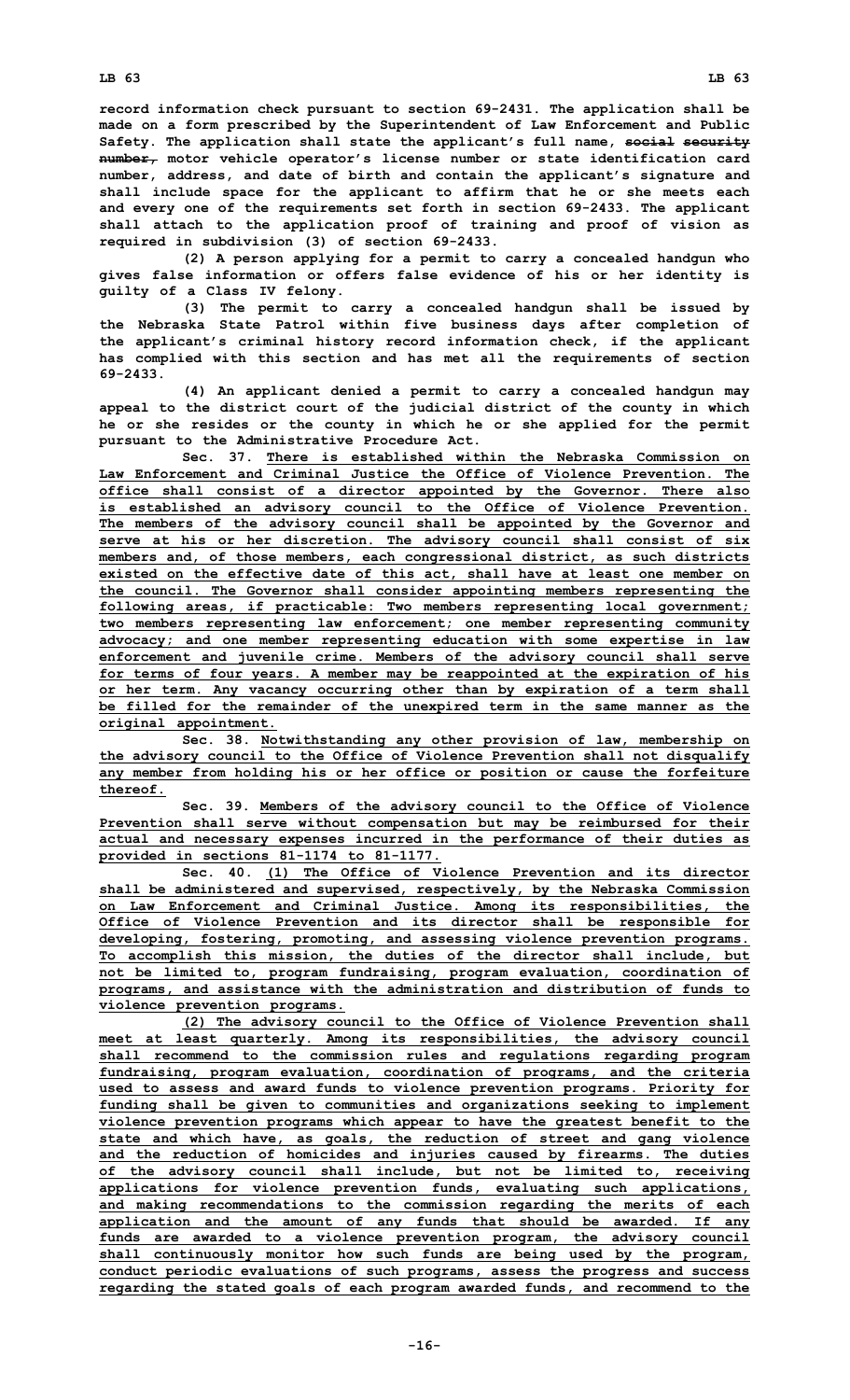**LB 63 LB 63**

**commission any modification, continuation, or discontinuation of funding.**

**Sec. 41. The Violence Prevention Cash Fund is created. The fund shall be administered by the Nebraska Commission on Law Enforcement and Criminal Justice. The State Treasurer shall credit to the fund such money as is transferred to the fund by the Legislature, donated as gifts, bequests, or other contributions to such fund from public or private entities, and made available by any department or agency of the United States if so directed by such department or agency. Any money in the fund available for investment shall be invested by the state investment officer pursuant to the Nebraska Capital Expansion Act and the Nebraska State Funds Investment Act.**

**Sec. 42. Section 83-183, Reissue Revised Statutes of Nebraska, is amended to read:**

**83-183 (1) To establish good habits of work and responsibility, to foster vocational training, and to reduce the cost of operating the facilities, persons committed to the department shall be employed, eight hours per day, so far as possible in constructive and diversified activities in the production of goods, services, and foodstuffs to maintain the facilities, for state use, and for other purposes authorized by law. To accomplish these purposes, the director may establish and maintain industries and farms in appropriate facilities and may enter into arrangements with any other board or agency of the state, any natural resources district, or any other political subdivision, except for that any arrangements entered into with school districts, educational service units, community colleges, state colleges, or universities shall include supervision provided by the department, for the employment of persons committed to the department for state or governmental purposes. Nothing in this subsection shall be construed to effect <sup>a</sup> reduction in the number of work release positions.**

**(2) The director shall make rules and regulations governing the hours, conditions of labor, and the rates of compensation of persons committed to the department. In determining the rates of compensation, such regulations may take into consideration the quantity and quality of the work performed by such person, whether or not such work was performed during regular working hours, the skill required for its performance, and the economic value of similar work outside of correctional facilities.**

**(3) Except as provided in section 83-183.01, wage payments to <sup>a</sup> person committed to the department shall be set aside by the chief executive officer of the facility in <sup>a</sup> separate fund. The fund shall enable such person committed to the department to contribute to the support of his or her dependents, if any, to make necessary purchases from the commissary, and to set aside sums to be paid to him or her at the time of his or her release from the facility.**

**(4) The director may authorize the chief executive officer to invest the earnings of <sup>a</sup> person committed to the department. Any accrued interest thereon shall be credited to such person's fund.**

**(5) The director may authorize the chief executive officer to reimburse the state from the wage fund of <sup>a</sup> person committed to the department for:**

**(a) The actual value of property belonging to the state or any other person intentionally or recklessly destroyed by such person committed to the department during his or her commitment;**

**(b) The actual value of the damage or loss incurred as <sup>a</sup> result of unauthorized use of property belonging to the state or any other person by such person committed to the department;**

**(c) The actual cost to the state for injuries or other damages caused by intentional acts of such person committed to the department; and**

**(d) The reasonable costs incurred in returning such person committed to the department to the facility to which he or she is committed in the event of his or her escape.**

**(6) No person committed to the department shall be required to engage in excessive labor, and no such person shall be required to perform any work for which he or she is declared unfit by <sup>a</sup> physician designated by the director. No person who performs labor or work pursuant to this section shall be required to wear manacles, shackles, or other restraints.**

**(7) The director may authorize that <sup>a</sup> portion of the earnings of <sup>a</sup> person committed to the department be retained by that person for personal use.**

**Sec. 43. Sections 43 to 47 of this act shall be known and may be cited as the Lindsay Ann Burke Act.**

**Sec. 44. The Legislature finds and declares that all students have <sup>a</sup> right to work and study in <sup>a</sup> safe, supportive environment that is free from harassment, intimidation, and violence. The Legislature further finds that when <sup>a</sup> student is <sup>a</sup> victim of dating violence, his or her academic**